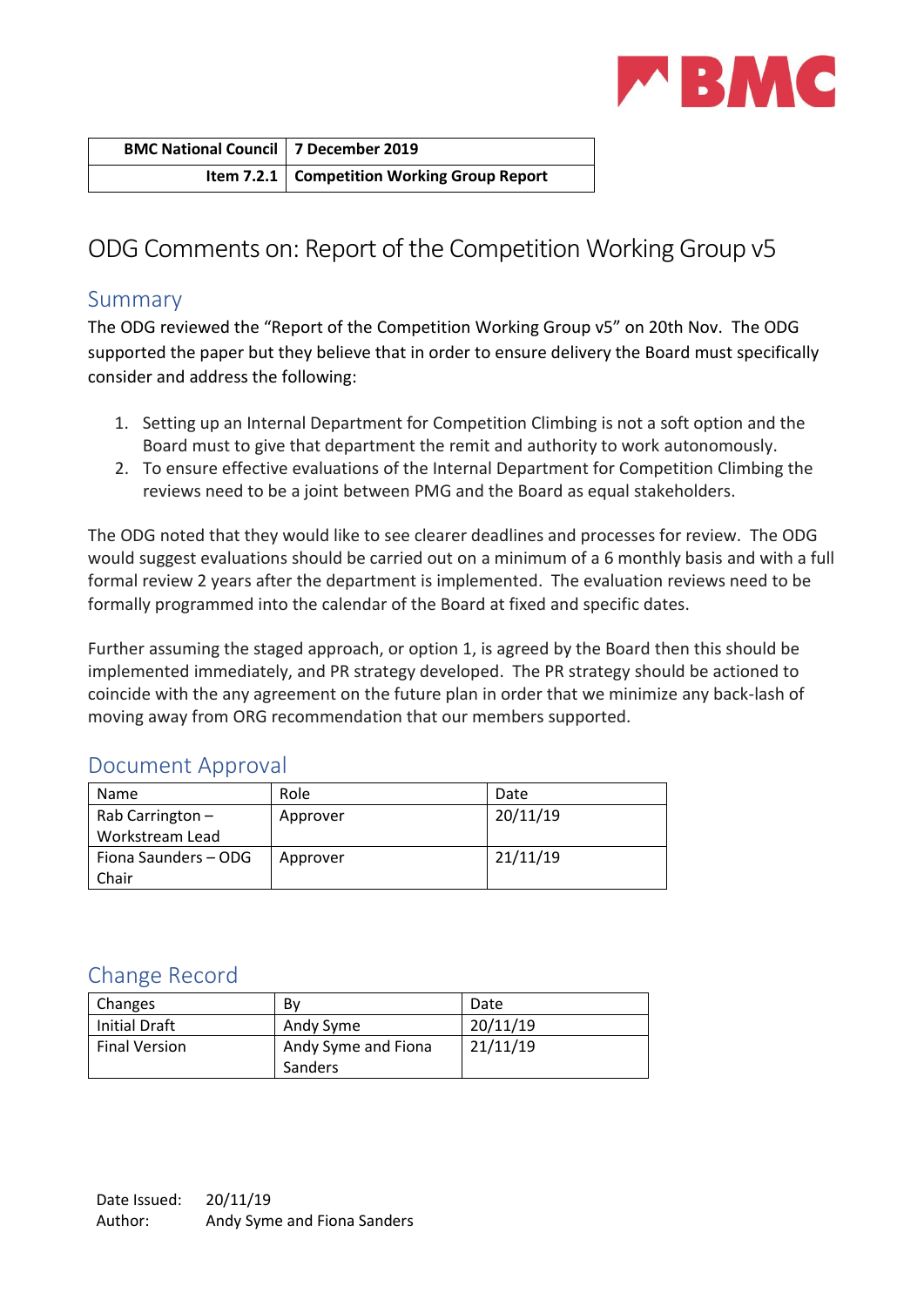# **Report of the Competition Working Group**

Index

| Appendix A | Option 1 Internal Department        |  |
|------------|-------------------------------------|--|
| Appendix B | <b>Option 3 Joint Subsidiary</b>    |  |
| Appendix C | Personnel of Working Group          |  |
| Appendix D | Organisations; who are our Partners |  |
| Appendix E |                                     |  |
| Appendix F | Minutes of the Final Meeting        |  |
| Appendix G | Remit of the Working Group          |  |

The work of this group is a direct result of ORG's R24:

In ORG's Report of November 2017, R24 stated: *"The BMC should consider a clearly defined subgroup, or creation of a separate governing body subsidiary within the BMC for the purposes of managing competitive activities and to support elite level competitive activities such as Team GB"*

In its Amended Report of March 2018, R24 is amended to state*:" The BMC should create a joint subsidiary for competitive activities in partnership with Mountaineering Scotland and other relevant home nation governing bodies for the purposes of managing competitive activities and to support elite level competitive activities such as Team GB"*

Rather than just reading the above paragraphs it is important to read the commentary which goes along with R24. This commentary can be found on p46 November 2017 Report and p26 March 2018 report.

Twelve months ago, I was asked by Dave Turnbull if I would Chair such a Review. I agreed and produced the remit for the work of the group which was accepted by the BMC Board.

#### **Competition Working Groups Unanimous Decisions**

Very early on in our discussions certain conclusions were reached which were not opposed by anybody in the Working Group. Those initial conclusions were shared with the BMC BoD in a paper presented to them on 22nd July 2019. Below in Italics is a segment of that report.

## *1. Aims and Requirements of the Competition Sector*

- *\* Aim: Achieve podium gold in International Events, including the Olympics*
- *\* Requires: 1. World class team of coaches to train our athletes*
	- *2. World class development programme to allow competitors to achieve their full potential*
	- *3. Facilities to Competition standards for athletes to train*
	- *4. Ability to host International Events*
- *\* Needs: A governance which is focussed on every aspect required to achieve the above.*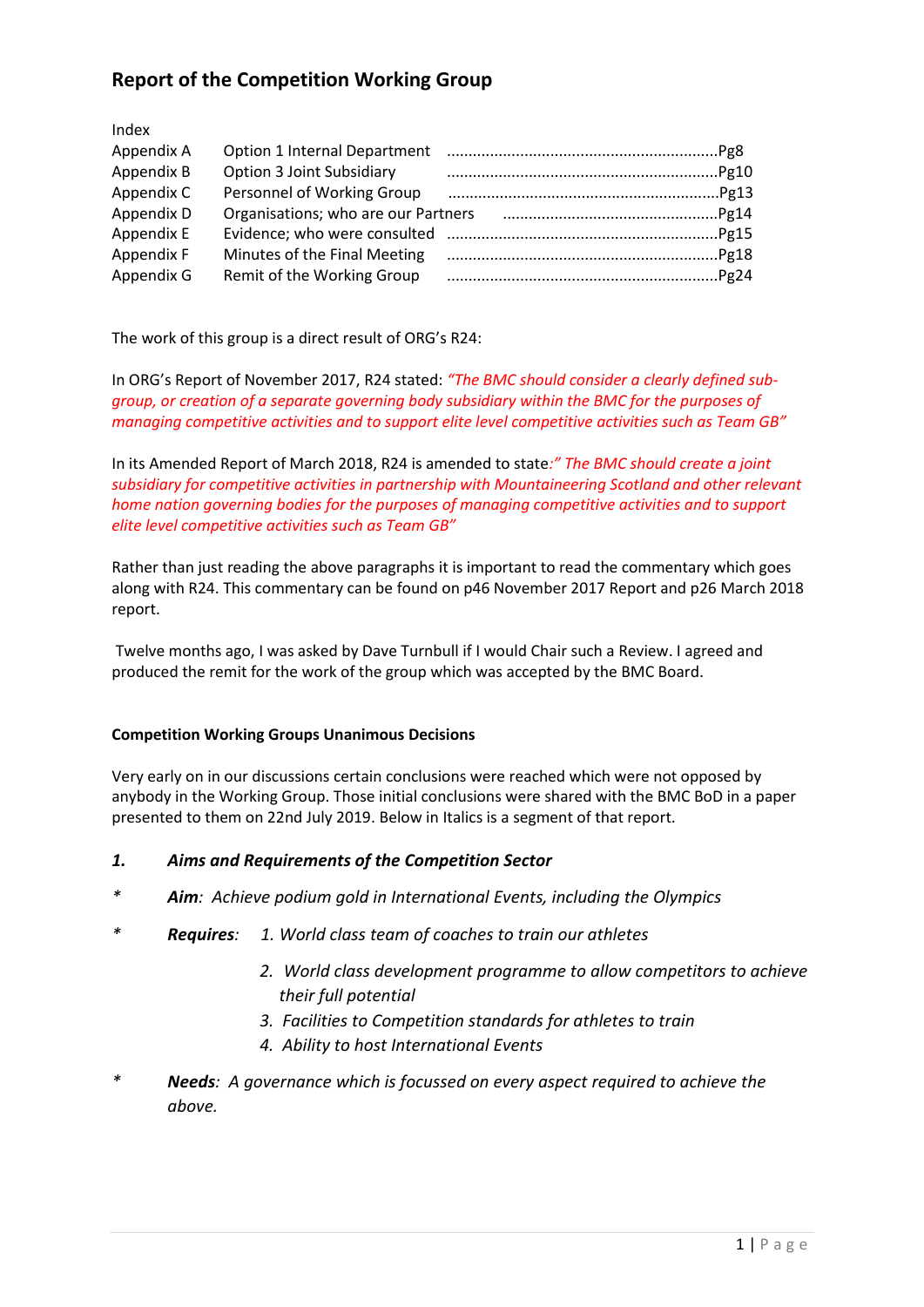*\* Partners: IFSC, UIAA, ISMF, Volunteers, Route Setters, ABC and Facility Owners, Athletes, Coaches and MTUK, Sport England, UK Sport, BOA, EIS, ABCTT, Mountaineering Scotland & Mountaineering Ireland.*

## *2. Current Competition Sector*

*This working group agreed that , though the current competition staff are doing a great job, the rising costs and demands on the system coupled with the finances available mean athletes are not achieving their full potential. So change is necessary.*

## *3. Financial Considerations*

*The group appreciates the money that the BMC has made available from membership fees (£150k net) and recognises that the members have been generous in allowing this. However, the required competition programme needs more money for it to run more effectively. We appreciate that this cannot come from the members subscriptions and so this group should have ring fenced finances and the ability to raise its own funds through commercial sponsorship or other methods. Since this was reported to the Board, using figures from the BMC's year end figures 2017, there is the possibility that those figures should be revised upwards by potentially £80k. This figure has been put forward by Dave T. The variation is not due to an error in the BMC's accounting more a case of underestimating Staff time involved in Competition.*

## *4. Social Media and Website*

*In order to attract sponsorship, the Competition sector will need to have a full suite of social media dedicated to Competition. This will be a necessity in order to attract potential sponsors. Not only will this need to be put in place, it will also have to be serviced and kept current with news and information that is pushed out continuously and effectively through the various social media channels.*

## *5. Sub Branding for Competition*

*To go alongside the Social Media, there would need to be a sub branding of Competitions in order to attract sponsorship (not having 4 & 5 greatly reduces the ability to raise funds) and hopefully become self funding. This sub branding exercise has been carried out very successfully by MS with its Climb Scotland identity.*

## *6. Involvement and Co-operation with Partners*

*It was highlighted at our most recent meeting that there was a need for closer cooperation with all of our partners. After all, we are all trying to achieve the same goals. We need to work closely with all interested parties.*

*Though it wasn't mentioned in the interim report to the BMC BoD there was a strong feeling from the WG that there was a very important need for the "new" brand and the "new" governance to be sold to everyone; the athletes, our partners, the climbing walls, the volunteers and parents, coaches, in fact all who have been involved in Competition climbing.*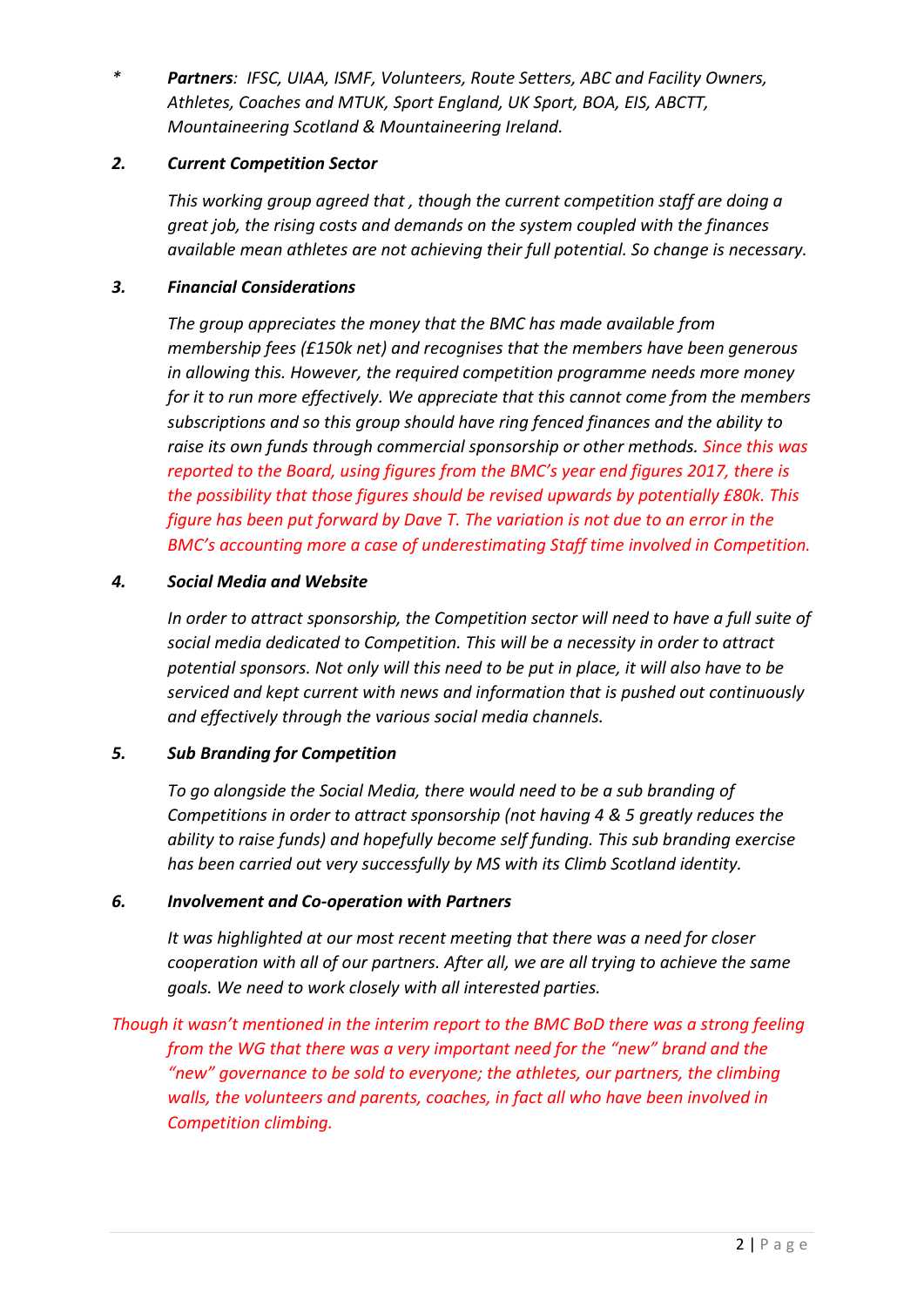## **Non-Unanimous Decisions**

Having come to the decisions above, it was time to look at the trickier problem of which form of Governance would produce the best results for all concerned; the BMC, the Athletes, the Partners including ABC, MS, MI, Sport England and UK Sport.

The forms of Governance that were discussed were:-

- **Internal Department within the BMC**
- **Subsidiary with the BMC being the sole member**
- **Joint Subsidiary with 3 equal members; the BMC, MS and ABC**

How option 1 and Option 3 may operate, please see the Appendices. Option 2 would be as Option 3 but with the proviso that the sole member would be the BMC.

Discussion of this matter was very divided but none-the-less very cordial and points of view were expressed and received very well.

In order to evaluate the value of each option, I will try and outline the Pro's and Con's for each Option.

#### **Option 1; Internal Department within the BMC**

#### **Pro's**

- Speed of transfer from status quo to new Department would mean that the new structure would be in place before the 2020-24 Olympic cycle
- Ability to make use of existing BMC infrastructure
- Though an Internal Department, there will be substantial start up costs but less than setting up a subsidiary
- As long as BMC Articles and the BoD allow the structure (as outlined in the Appendix A) a Department should be able to deliver all of the changes necessary.
- Acceptable to both Sport England and UK Sport
- BMC retains control of competition climbing

#### **Con's**

- With Competition being part of the BMC, it is possible that Partners and Athletes fail to notice the changes made. With that in mind, it is important that a sound PR job is done to counteract this.
- The new Department is very unlikely to receive any additional funding from ABC or MS
- All financial and legal responsibility for the Department would remain with the BMC BoD.
- All reputational responsibility due to the Departments actions would rest squarely with the BMC.

#### **Option 2; Subsidiary with BMC the Sole Member**

#### **Pro's**

- Financial and legal responsibility rest with the new BoD of the Subsidiary
- Reputational damage rests with the subsidiary
- It is likely, but not guaranteed, that SE and UKS would look favourably on this structure.

#### **Con's**

- Would the BMC bale out the subsidiary in event of a financial failure?
- Does this have any advantage over Option 1
- The new Department is very unlikely to receive any additional funding from ABC or MS
- Partners may not see this as proper change
- More expensive to set up than Option 1 and with a longer time scale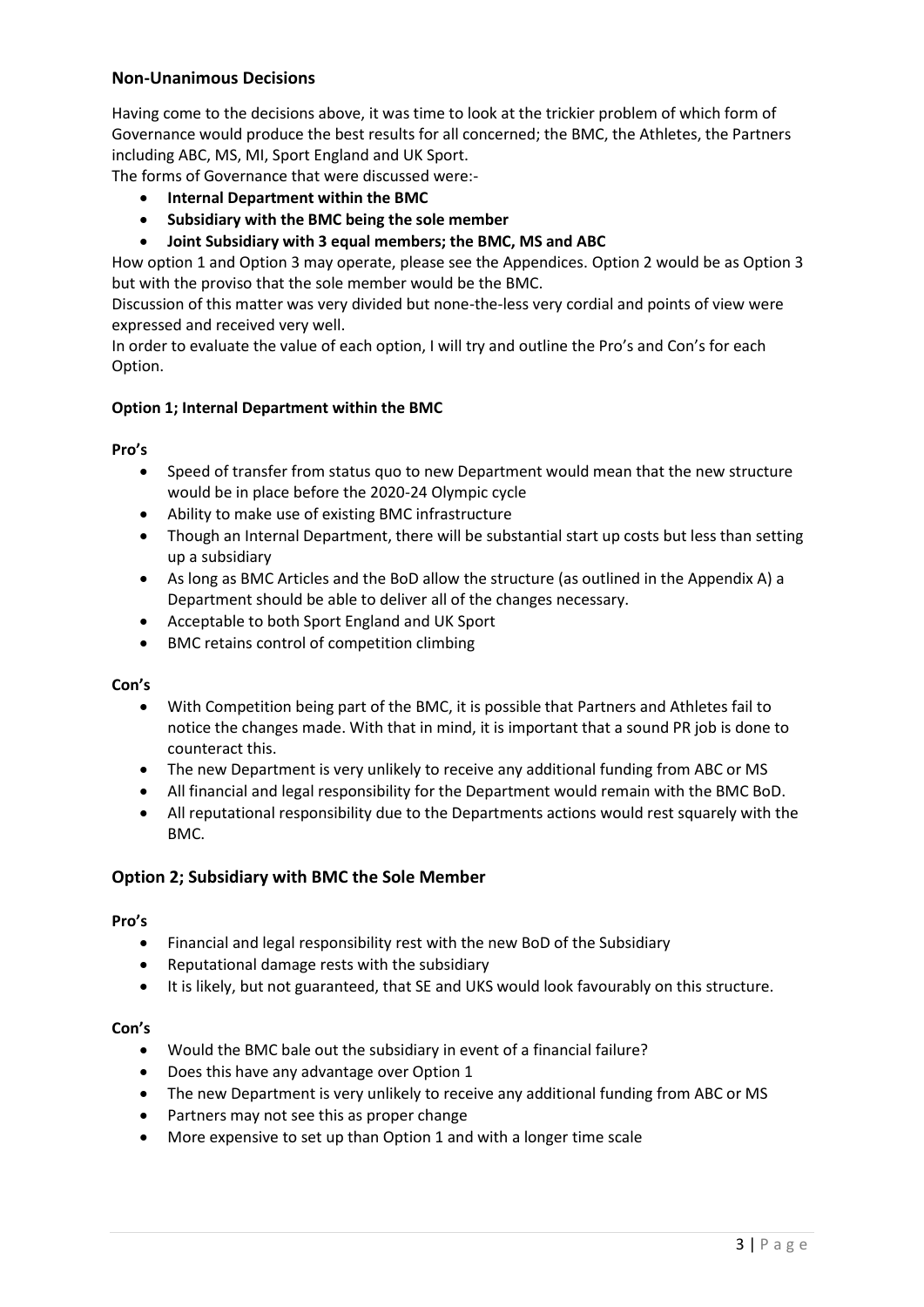## **Option 3; Joint Subsidiary with members: BMC, MS, ABC**

**Pro's**

- This would herald a new start for Competition climbing and as such would be better positioned to gain support of Partners and Athletes
- Would benefit from potential extra budgets from ABC and MS (ABC may be able to contribute some £85k+)
- Financial and legal responsibility rest with the BoD of the Joint Subsidiary
- With this new venture, extra energy may go into the new subsidiary

#### **Con's**

- Though costings are not precise, this could be more expensive to set up
- There could be difficulty in transferring staff from the BMC to the joint Subsidiary
- It would be more complicated utilising existing BMC infrastructure.
- Sport England and UK Sport may not accept this arrangement

During our discussions on which Option would produce the best results for Competition, it was suggested that a staged approach to Governance might be worth considering. This staged approach would look something like this:-

#### **Staged Approach**

- Start off by implementing Option 1, the Internal Department.
- Establish a set of measurement criteria with timescales attached so that success or failure can be measured.
- After a period of time, say 2 or 3 years, PMG should measure the success of the Internal Department against those criteria.
- If those standards are not met, then PMG request from the BMC BoD that Competition moves on to Option 3

This Staged Approach was discussed for some time during our meetings and the positives and negatives were fully discussed.

#### **Pro's**

- The move to an Internal Department could be achieved fairly swiftly with no break in the work of Competition.
- Sport England/UK Sport would be willing to accept this initial outcome; by following the success/failure of this step they would be more understanding of the situation should a move to Option 3 occur
- Having measurement criteria in place with a timescale is good practice
- Should Option 1 fail in reaching targets, there will be history of what doesn't work when setting up Option 3

#### **Con's**

- Should Competition fail as Option 1 and move on to Option 3 this would involve extra expense of the two set up costs.
- It is unlikely that under the first stage, that funds could be budgeted from ABC or MS
- In the first stage, all liabilities (financial, legal and reputation) remains with the BMC BoD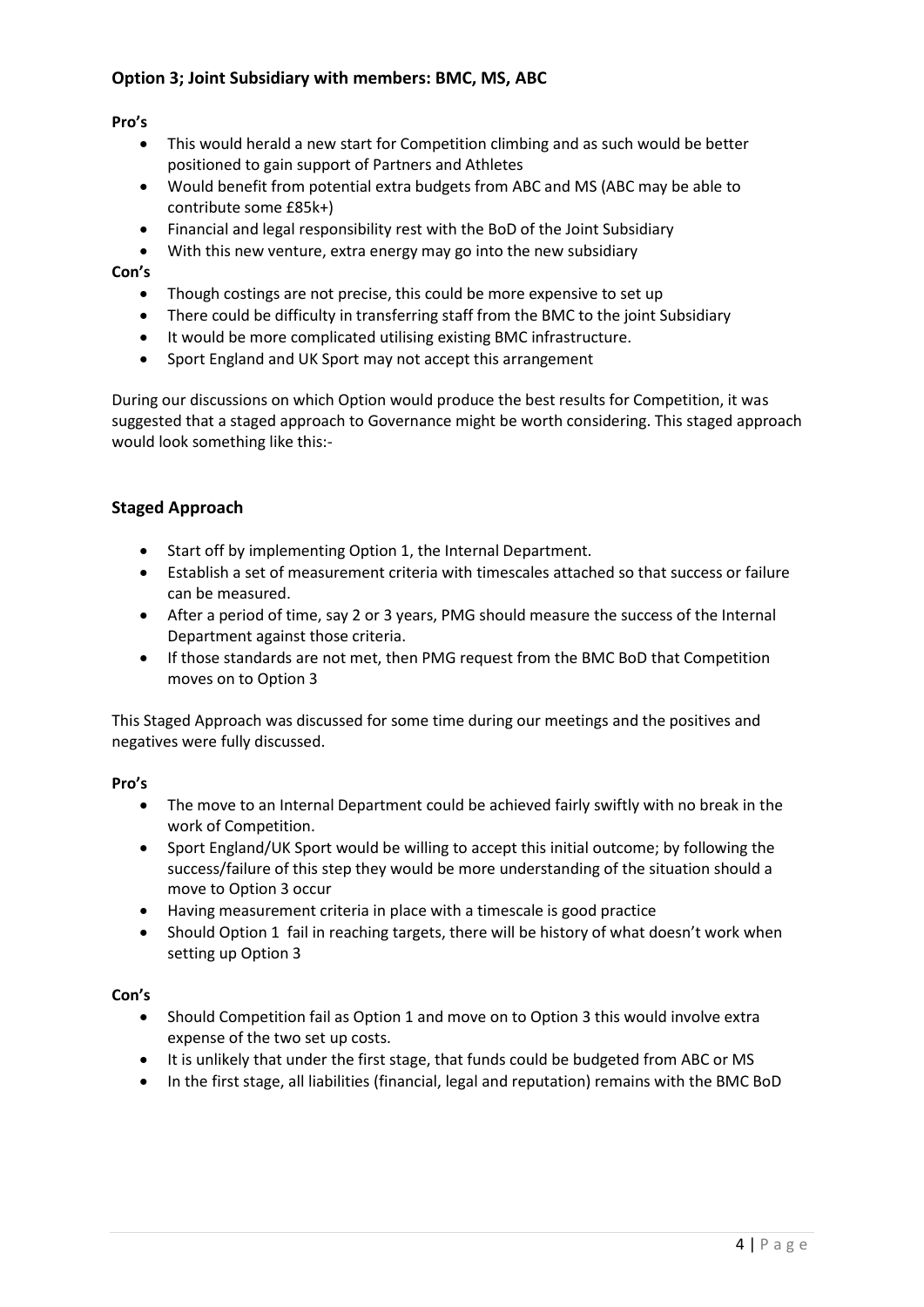# **Extracted Comments from the Competition Working Party's meeting of 31st October**

Extracted comments showing each person's position on which Option is preferred:

ID - I feel [the best option] is an internal department, because the costs of a joint venture are considerable, and that money can be spent on improving things for the athletes straight away.

ID- I would strongly second [the comments] about a performance review in the future [for an internal department]

ID – I'd say that a future review would only be valuable if a well constructed business plan was produced for the department. The Board can then be very comfortable in their analysis of the performance against the plan. This can be done relatively quickly, then it might be that we go to a wholly owned subsidiary

FN – The ABC position is that we would prefer to be working in a jointly owned organisation alongside BMC, MS, MI etc.

FN-The internal department feels like status quo by another name. If we did move down the route of an internal department, we would want to put in checks and balances with performance measures that trigger a further review.

SY - We have a preferred option, an internal department, but there are big caveats that it has to have the autonomy and flexibility to make decisions and work in collaboration with partners. As with any proposed change this should be done with the best interest of the sport, rather than to address a political issue that part of the BMC membership have.

SY- I agree with FN that even if we vote for an internal department we have to have strong checks and balances in place and an opportunity to review progress should be built in. If it fails to deliver the ambitions of the partner organisations then an external body should be considered. (the passage in blue was added by SY, the phrases do not feature in the minutes, however, they were not verbatim. This addition is perfectly acceptable to me. RC)

SY – I've shared a lot of how Climb Scotland works for us and it is a great example of how an internal department can work. It can work, as long as there is a willingness to work together.

MG - I would personally want to see a joint venture.

MG- I think the subsidiary gives the greater potential for increased funding in the long term, but not necessarily in the short and medium term.

NC – I see the internal department as by far the strongest option. We need to look at how much autonomy can be given through a Performance Management Group, also whether any of these other sources of funding can be leveraged with an internal department.

NC-We have the talent development hubs and the cascade training for coaches, which gives a new revenue stream. We also need to see the impact of the Olympics before going for a wholesale change, so I would say internal department with a future review

RF-There are constraints around how quickly we can make decision in the BMC and I don't see that we can come around that sufficiently with delegated authority. My preference would be for a joint venture with MS, ABC, MI, maybe MT. However I have a concern that the government funding would not go to a separate body owned by these entities.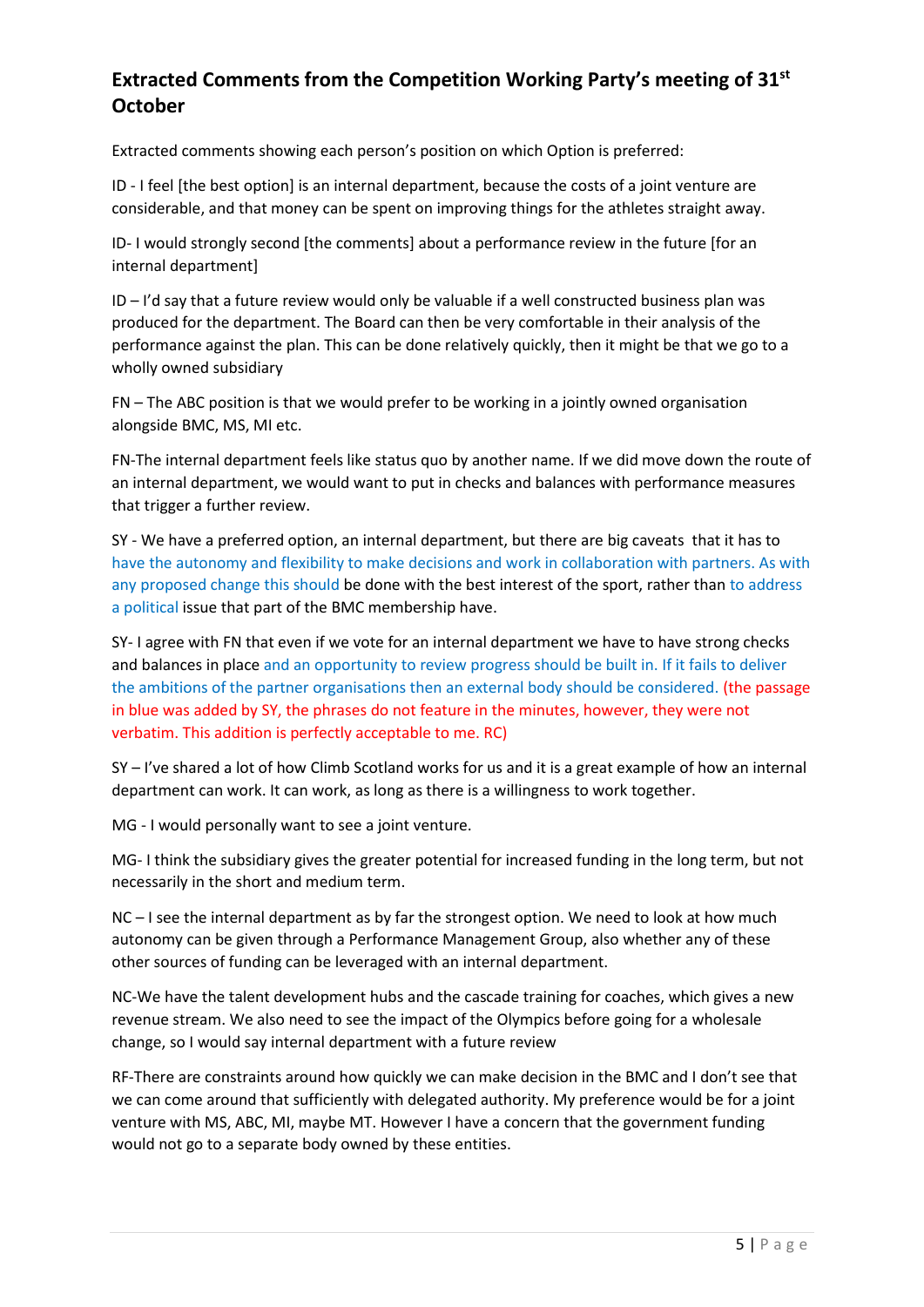RF-. I'm not comfortable with either of the options and so on balance go towards a wholly owned subsidiary.

RF – I still come to the wholly owned subsidiary which strikes the best compromise of autonomy and speed of decision making, without incurring the higher costs of a joint venture.

RF- I came into this thinking that I was going to prefer the joint venture option. I think that competition climbing can't happen without the walls, so they need a voice in this. But the practicalities of setting that up would take away resources from the climbers.

RF – It is worth reflecting back on the internal department. Everyone is saying it needs to be ringfenced, have it's own budget, own business plan – this sounds very much like a separate company.

#### **E Mailed Comments for those not Present at the Final Meeting:**

#### **Colin Knowles:**

Having carefully considered today's minutes (Thanks to Dave) I consider the best medium-term option is to go with Wholly Owned Subsidiary. However I think the composition of the Board and the voting rights need to looked at carefully to ensure the right balance.

#### **Damien O'Sullivan (MI)**

Mountaineering Ireland's preference would be for an internal department.

**Jamie Smith** is on Paternity leave at present. SY stated, though not minuted, that Jamie would vote in line with MS. Jamie would vote for a Department with the provisos mentioned by SY

#### **Zoe Spriggins (BMC)**

"My vote goes towards an internal department"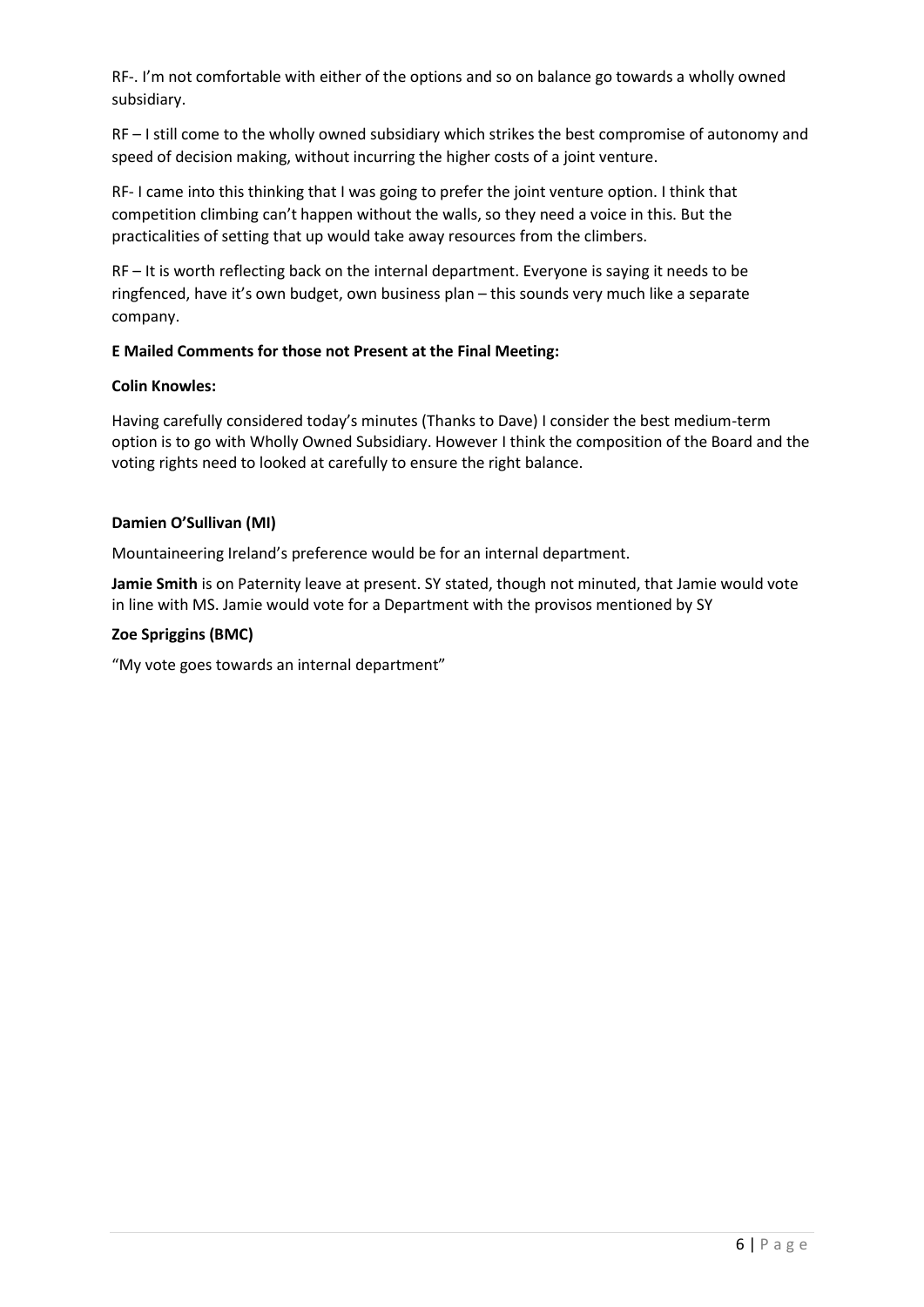# **Conclusion**

Looking back over the comments and preferences listed above we can see that the working group's preferences were 6 in favour of a Department (Option 1) and 4 were in favour of a Subsidiary Options 2 &3). This is not a clear cut decision as many of the reasons for opting for 2 &3 were recognised by all to be very valid.

However, as we recommend Option 1, we have to be very clear that the **Staged Approach** was very much supported across the board.

It needs to be noted that 5 out of the 6 who voted for Option 1 are employees of the HNB's.

## We also have to note that by choosing Option 1, this would be at odds with the recommendation proposed by ORG R24 from March 2018, though in line with November 2017

Therefore as Chair of this Competition Working Group, my recommendation is:

- The BMC should set up an Internal Department for Competition Climbing as described in Appendix A
- That if the BMC BoD cannot accept the points raised as Delegated Authority then the vision of the Internal Department could be diluted and as such it may be preferable to set up a Joint Subsidiary along with ABC and MS
- That in setting up the Internal Department there needs to be a Strategy and Business Plan. Attached to that there need to be measurement criteria with timescales.
- Annually, progress/success of the Internal Department should be evaluated using this criteria.
- Should the Internal Department fail to meet its targets and the Performance Management Group feels that better results could come from being a Joint Subsidiary, then the BMC BoD should put in motion a plan to move from Internal Department to Joint Subsidiary.

Please bear in mind that setting up an Internal Department is NOT a soft option. There is so much work to be done for Competition within the BMC

- Regain the confidence of all of its athletes
- Work alongside our partners, ABC, MT, MS, MI, coaches etc to come up with a common goal and a plan to achieve that goal
- Liaise with Sport England and UK Sport to ensure that Talent Pathways are supported, Olympic athletes are funded and the best facilities are put in place.
- Work with all Climbing Walls to ensure that low level competitions are well supported, so that the grassroots will flourish from which we can ensure SE funding which is vital to success.
- Put in place a process for seeking extra sponsorship so that less funding falls on the shoulders of BMC members and our athletes ,volunteers, and parents

In putting together this report, I have had to balance" how much information is given" against " how much information can be absorbed ". For those who feel that they have been short changed on information, then I am very happy to open the full contents of Teamwork CWG for their perusal.

I wish the Board all the best in their task to determine the future outcome of Competition Climbing in Great Britain.

Thank you,

Rab Carrington 4 th November 2019.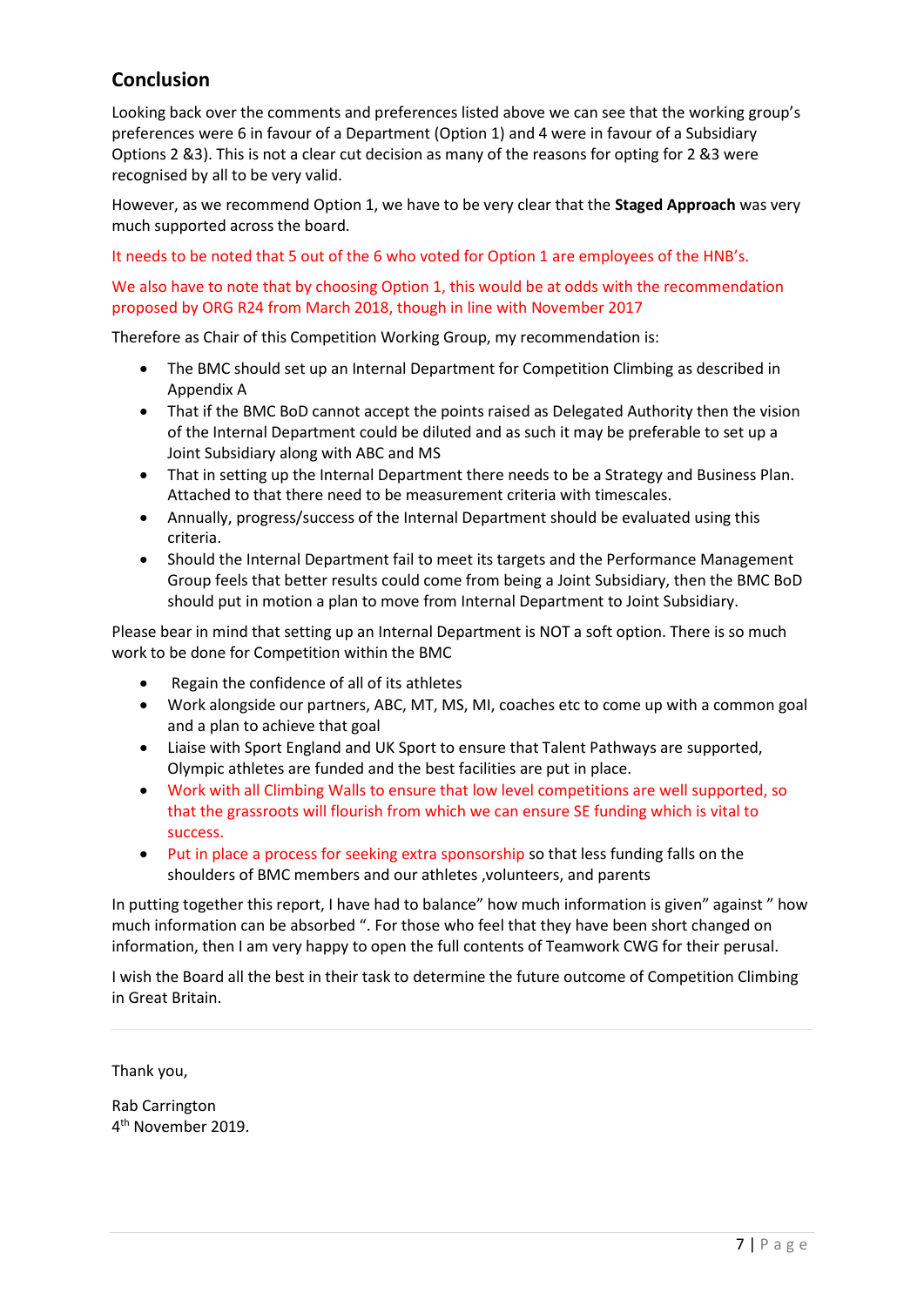# **Appendix A : Option 1, Internal Department**

Whether this sort of arrangement is acceptable under the current Articles would need to be checked

## **Purpose of the Internal Department**

- Development of all Competition Climbing in England and Wales (Lead, Boulder, Speed, Paraclimbing, Ice Climbing, Ski Mountaineering), recognising that MS is the NGB for Climbing in Scotland, and working jointly with MS and MI for IFSC and Olympic competitions.
- Work with MS and MI to ensure there is a clear pathway from grassroots to Team GB
- Preparing and implementing policies, procedures and registrations for GB Teams including selection policies
- Organising and promoting British Climbing Competitions
- Supporting International Competitions and relevant bodies
- Supporting and developing the Olympic Programme
- Preparing a strategic plan for the development of all Competition Climbing with goals and milestones
- Managing the finances of the Internal Department in collaboration with the BMC Financial Controller
- Raising funds through government grants, commercial sponsorship or other means to add to the budget available to Competition Climbing.
- To promote Competition Climbing, disseminate information to athletes and the public through social media channels
- To ensure that Competition Climbing operates in accordance with all relevant GDPR, antidoping and safeguarding policies and procedures within England and Wales and work closely with MS and MI on these matters
- Assist the other departments of the BMC in preparing bids for Governmental funding as the NGB for Competition Climbing in England and Wales.

## **Structure of the Internal Department**

## **Performance Management Group**

The Performance Management Group would replace the current Competition Committee

- The PMG would manage and direct the affairs of Competition Climbing within the BMC
- The PMG's members would be:
	- (a) Chair who may be external or employee but with clear selection policy
	- (b) Representative from Mountaineering Scotland (MI (Belfast Agreement))
	- (c) Representative from the BMC BoD
	- (d) Representative of ABC
	- (e) Competition Programme Manager (BMC salaried staff)
	- (f) Independent with Financial/Business/Marketing skills
	- (g) Representative from Athlete with clear selection policy
	- (h) UK Sport representative ?

#### **Governance**

- Reporting; PMG would report to the BMC BoD through the Chair
- Voting & Quorum; would be in line with current BMC procedures. Which means that each person on the PMG has a vote. The Chair would have the casting vote if necessary.
- Agenda and Supporting Papers: would be in line with current BMC procedures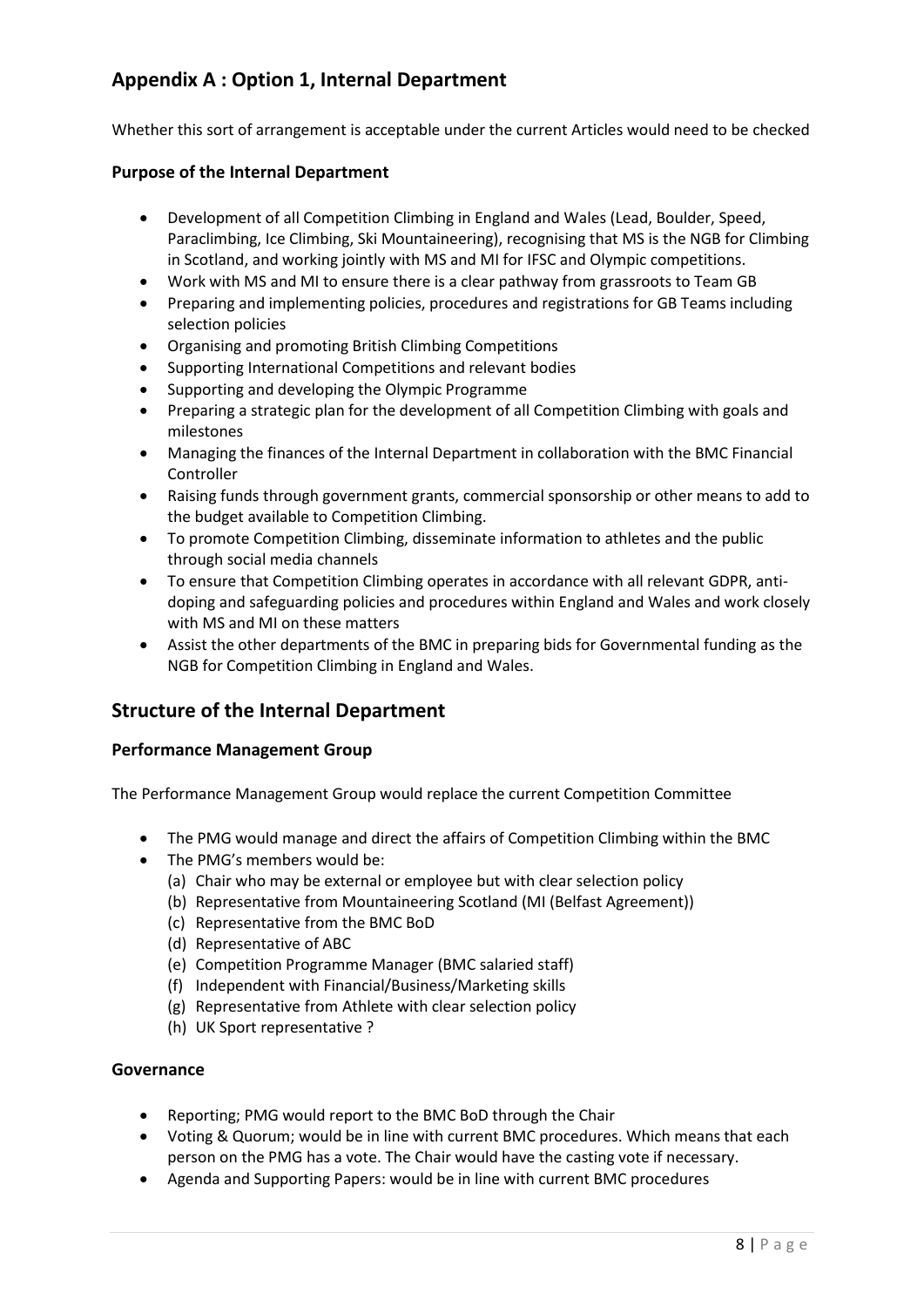- Minutes and Meetings;
	- (a) Minutes would be in line with current BMC procedures
	- (b) Meetings, the number and location of meeting will be decided by PMG but should be no fewer than quarterly

## **Functions**

- The PMG will ensure that the aims of Competition Climbing are being achieved (as set out in the purposes above)
- The PMG will ensure that Competition Climbing works within its budgets. Quarterly reviews will take place between PMG and the BMC Financial Controller / Finance and Audit Committee
- The PMG will, either through its own endeavours or by appointing a third party seek external funding for the promotion of Competition Climbing.
- The PMG will ensure that the criteria for which grants or sponsorship are received are fully met.
- The PMG will annually submit a work plan for the forthcoming year so that the BMC can agree the budgets
- The PMG will ensure, through consultation with all partners, that there is a coherent forward plan for Competition Climbing so that it can achieve its aims
- The PMG will liaise with and update all partners, and report back to the BMC BoD
- The PMG will carry out bi annual reviews of its practices.

## **Delegated Authority**

The PMG will have delegated authority from the BMC BoD :

- To operate its own finances within the budget set by the BMC plus any other funds raised on behalf of Competition Climbing
- Any long term financial planning (projects which will be outwith the current budgets) need to have BMC approval.
- To negotiate funding through Commercial opportunities.
- To ensure that the purposes of Competition Climbing are executed
- To develop future strategies for the development of Competition Climbing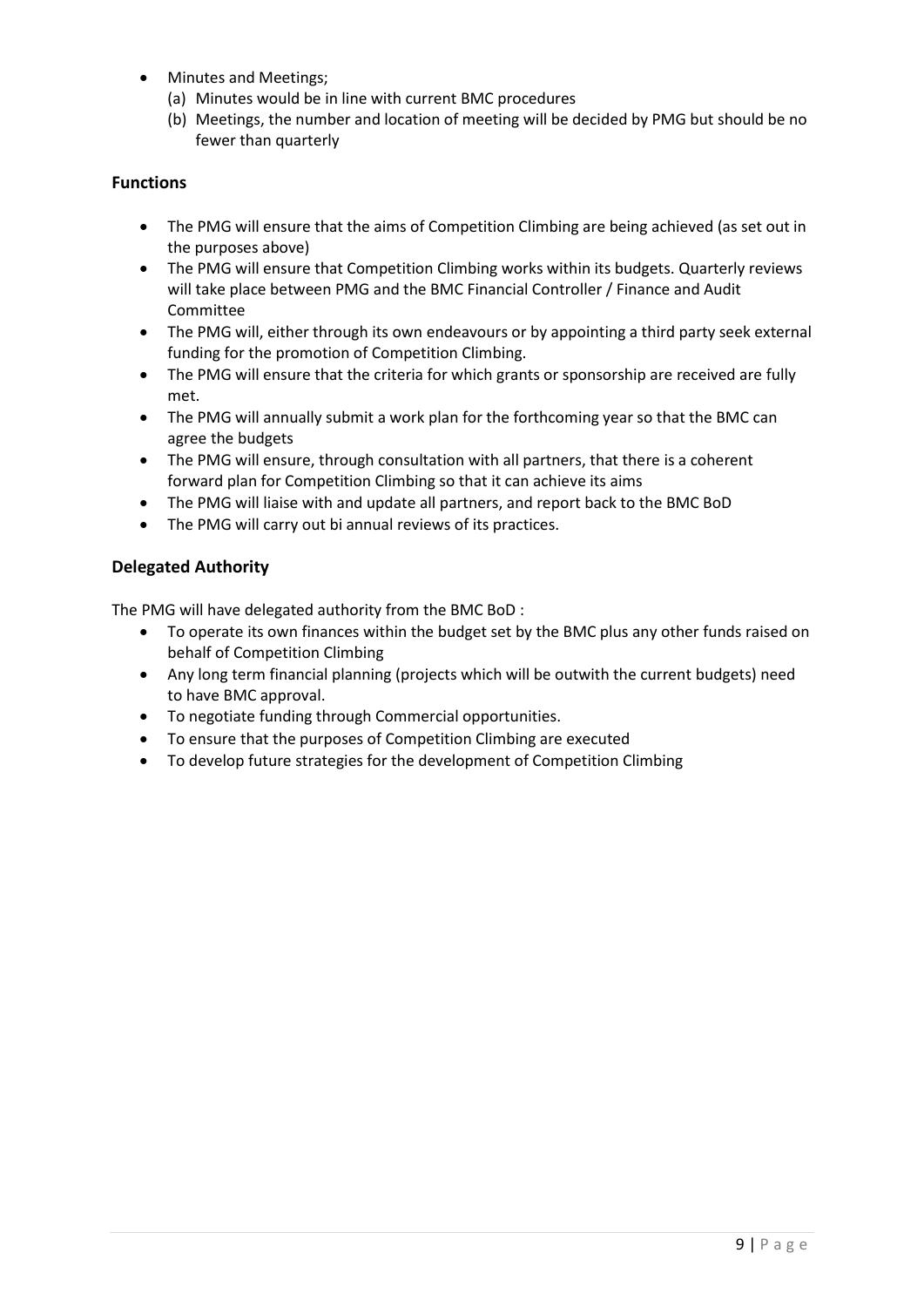# **Appendix B : Option 3 Joint Subsidiary**

## **Identity of Parties Involved**

- The BMC the representative body for Mountaineering, Hillwalking and Climbing and the recognised NGB for Competition Climbing in England and Wales. Representing Competition Climbing for Great Britain at International and Olympic levels through IFSC and IOC.
- Association of British Climbing Walls (ABC) the representative body for climbing Wall owners. Approx 65% of British Climbing Walls are members.
- Mountaineering Scotland the Scottish equivalent to the BMC and is the representative body for Mountaineering, Hill walking and Climbing in Scotland. MS is the NGB for Indoor Climbing and Competition Climbing in Scotland.

## **Business of the Joint Venture**

- Development of all Competition Climbing in Britain (Lead, Boulder, Speed, Paraclimbing, Ice Climbing, Ski Mountaineering)
- Development of Training Programmes, Talent Pathways in conjunction with Coaches
- Preparing and implementing policies, procedures and registrations for GB Teams
- Organising and promoting British Climbing Competitions
- Supporting International Competitions and relevant bodies
- Supporting and developing the Olympic Programme
- Preparing a strategic plan for the development of all Competition Climbing with goals and milestones
- Managing the finances of Competition Climbing especially from budgets supplied by the interested parties named above
- Raising funds through grants, commercial sponsorship or other means to add to the budget available to Competition Climbing.
- To promote Competition Climbing, disseminate information to athletes and the public through social media channels
- To ensure that Competition Climbing operates in accordance with all relevant anti-doping and safeguarding policies and procedures
- Recognise that the BMC is the NGB for Competition Climbing for England & Wales and that MS is the NGB for Scotland and therefore work closely with them to prepare bids for Governmental funding

#### **Structure of the joint venture**

- It is likely that a new company will be created. However, I believe that the BMC does already own a shell company which may or may not be of value in this case.
- The company would be a company limited by guarantee

#### **Financing of the joint venture**

- In 2017, the gross expenditure on Competition Climbing was £220k of which contributions by BMC members through subscriptions was £143k. (This figure may have to be revised upwards by some £80k in light of comments made by DaveT)
- £220k is not sufficient funds to carry out the Climbing Competition programme effectively. £500k would be a more realistic sum which would allow athletes to compete internationally and receive subsidised travel and lodging. It would also allow Coaches to travel to these International Competitions as support for the athletes.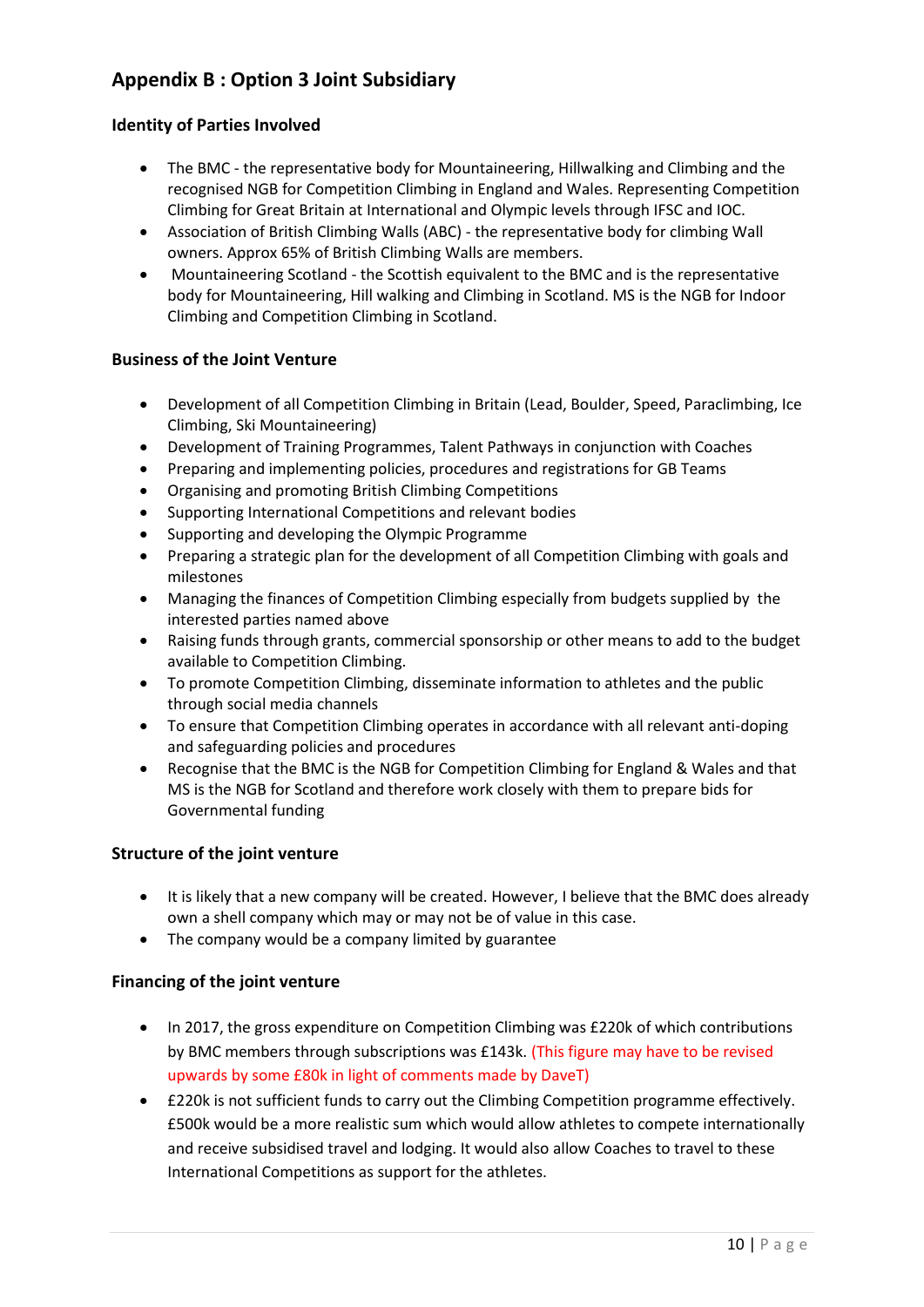- In order to finance this the BMC should contribute an annual budget to the joint venture in the region of £150k. Likewise, the other parties should contribute an annual budget commensurate with their involvement and ability to pay.
- The extra funding required would have to be obtained from commercial sponsorship deals or other funding grants.
- As a separate company, the joint venture must live within the budgets contributed or go bankrupt.

## **Board of Directors**

- The Board Directors would be:
	- o Chair
	- o Representative from Mountaineering Scotland
	- o Representative from the BMC BoD
	- o Representative of ABC
	- o Competition Programme Manager (BMC salaried staff)
	- o Independent Director with Financial/Business/Marketing skills
	- o Representative from Athlete
- Quorum, notice requirements, papers distribution and minute taking will be based on the practices of the 2/3 parties involved.
- Voting; each member of the Board will have a single vote. The Chair will have the deciding vote.
- On financial matters, each member of the Board must have prior knowledge of the agenda item through prepared papers and be given the opportunity to vote on the item either by proxy or electronically. This means that any financial decision has to be made with the full knowledge and support of all Directors of the Board.
- There will be matters reserved, for example committing to long term financial projects which will need to be agreed unanimously by the members.

## **Shareholders/ Members**

- As a company limited by guarantee, there would be 3 members.
	- o The BMC
	- o ABC
	- o Mountaineering Scotland

Each member would have one vote.

## **Control and Minority Protection**

There will be protection of minority views, however, such provisions will established when a Joint Venture is the selected approach.

## **Employees**

- The joint venture will need employees
- It is likely that current employees will be employed in the joint venture, either by way of being seconded to the joint venture, or by way of a TUPE transfer. Currently, the employer of those working in Competition Climbing is the BMC. Discussion will take place between the BMC and the joint venture as to the best way to proceed.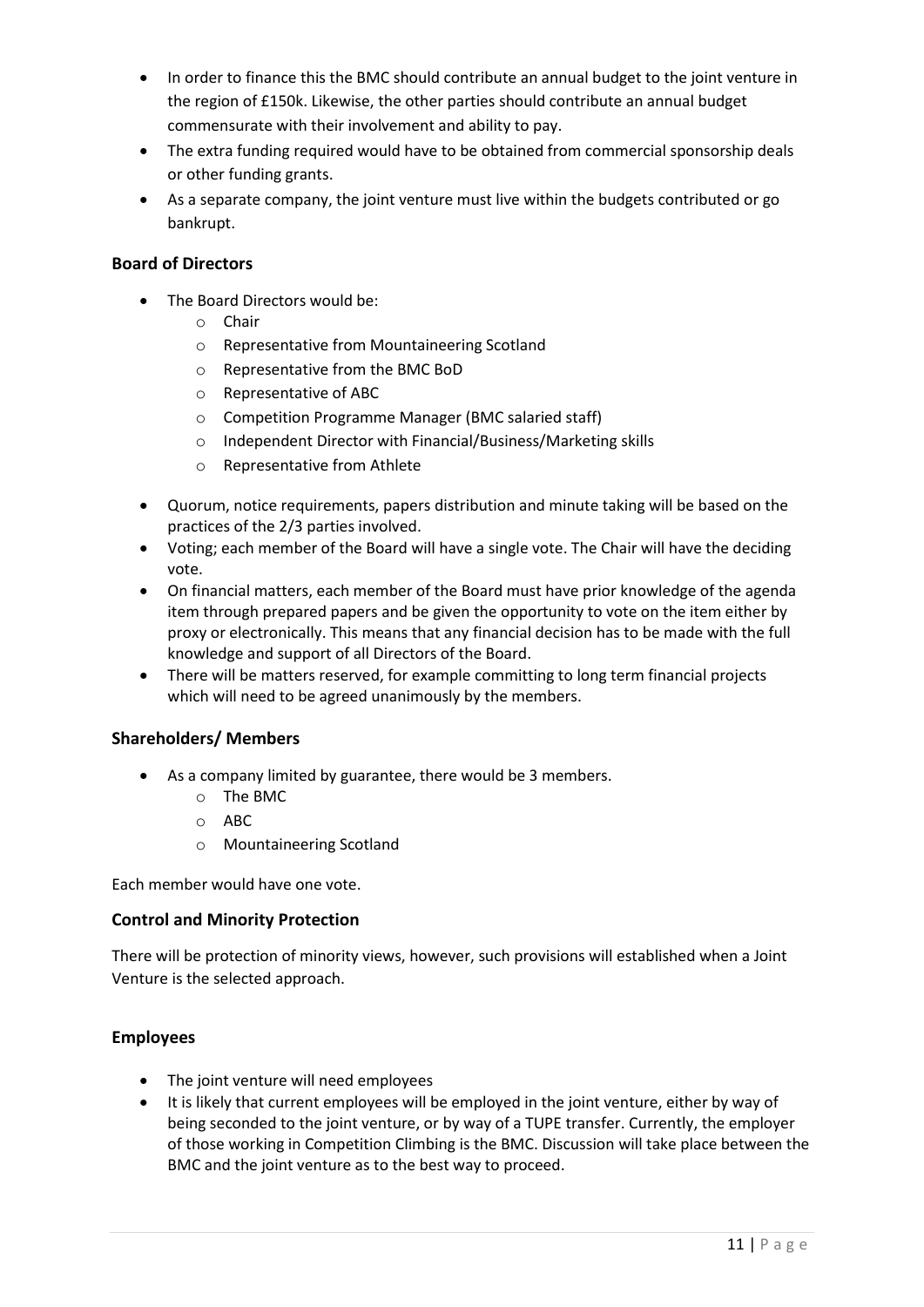• The management structure has not been formalised

## **Continuing business involvement of the parties**

- It is anticipated that the joint venture will at the outset operate out of the BMC Offices and there will be chargeable services utilised which will be agreed between the BMC and the joint venture.
- The joint venture will be a "not for profit" organisation and as such the difficulty of profit sharing will not arise.
- The joint venture, as a separate company, will stand or fall on its own finances. It will not take out any long term financial commitment and must operate within its preset and guaranteed budgets.
- It is in the interest of all parties involved and the joint venture, that this project works. Reporting to the Boards of the BMC, ABC and MS will be through reports as well as directly through the joint venture's Board who represent each of these organisations. Also, through its members.
- Information concerning the financial situation will be reviewed quarterly and that information submitted to all parties involved. The BMC receives Tier 3 funding, it is therefore required to be compliant with the Code for Sports Governance Tier 3 requirements.

## **Recognised NGB status**

- In the BMC's Articles updated in 2019 the following reference has been added:
	- o *4.1.10 – to manage and support the GB Climbing Teams;*
	- o *4.1.11 – to act as the national governing body for competitions in climbing, para climbing, ice-climbing and ski mountaineering*
- The BMC is the NGB for Mountaineering in England & Wales. MS is the NGB for Indoor Climbing and Competition Climbing in Scotland.
- That position would remain and the new joint venture would work with the BMC to prepare bids for grants from Sport England and UK Sport to help fund its projects. The BMC would then delegate the duty of carrying out the terms of the grant to the joint venture. In return the joint venture would receive the funding from SE or UKS.
- A similar situation already exists between the BMC and Mountain Training England; the BMC and ABC; BMC and Mountain Training UK

## **Deadlock**

- If for any reason there is deadlock or a breakdown in the functioning of the Board then the Chair needs to inform the members and through them seek resolution.
- Membership of an organisation like Peninsula could be beneficial.

## **Termination**

- Termination of the joint venture can be done unanimously by the members
- Should the joint venture be insolvent, then with the agreement of its members it should be dissolved.
- Should the business of the joint venture cease to be relevant then the members can unanimously terminate the joint venture
- Any assets, tangible or otherwise will be disposed of by agreement by its members.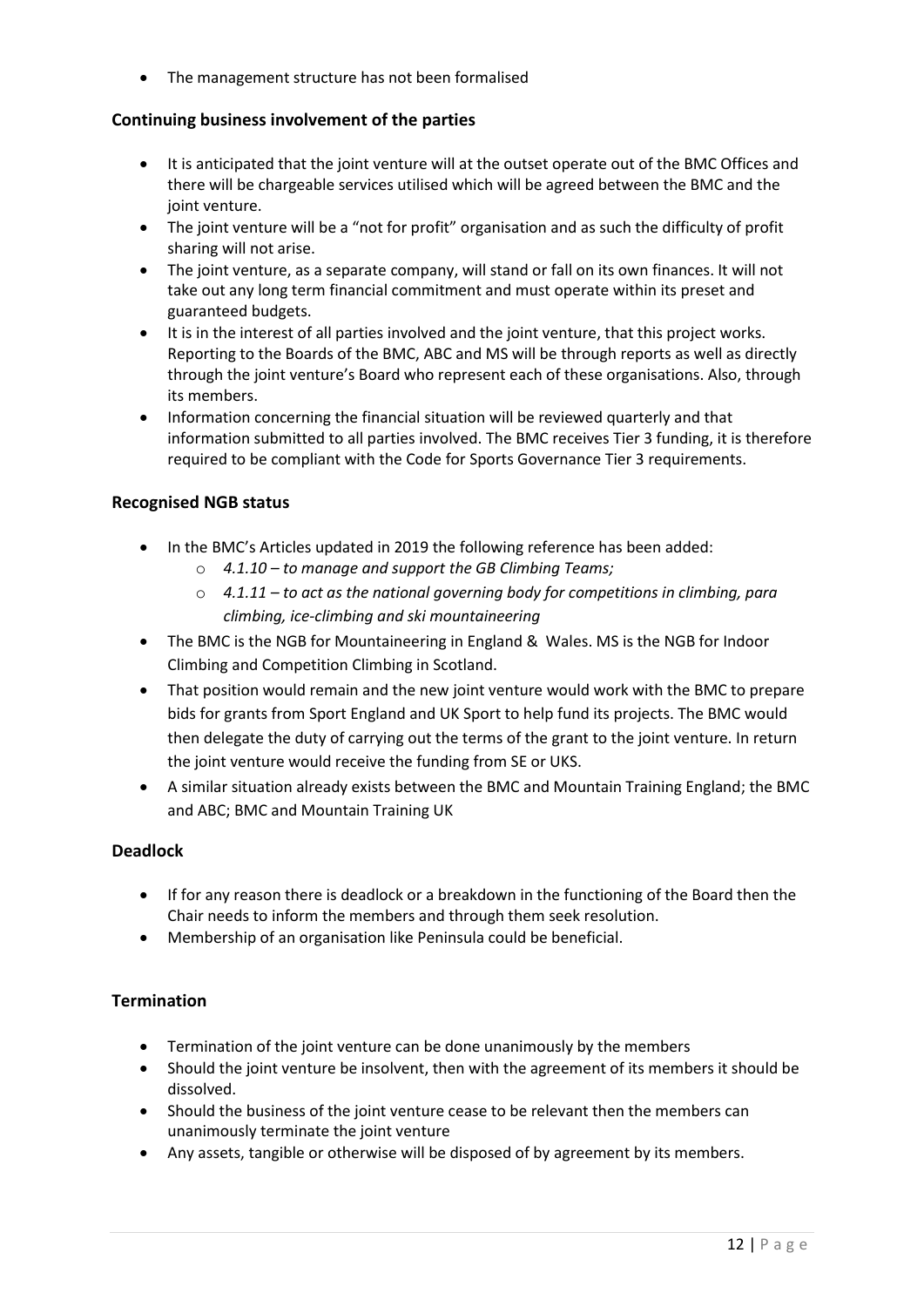# **Appendix C : Personnel**

| In January of 2019, work started in recruiting people to sit on the Working Group, those who |
|----------------------------------------------------------------------------------------------|
|                                                                                              |
| CEO of Mountaineering Scotland                                                               |
| Climb Scotland Team Leader                                                                   |
| Coach and Competition Committee member                                                       |
| Coach and Competition Committee member                                                       |
| Member of the BMC Board of Directors                                                         |
| Special Delegate to IFSC/UIAA, past member of BMC Exec & NC                                  |
| <b>BMC Competitions Programme Manager</b>                                                    |
| ABC representative and Climbing Wall owner                                                   |
| Deputy CEO of the BMC                                                                        |
| Chair of the working group, ex BMC President and Patron                                      |
| Mountaineering Ireland                                                                       |
| BMC Project Manager, minute taker and advisor (non voting)                                   |
| BMC coordinator (non voting)                                                                 |
|                                                                                              |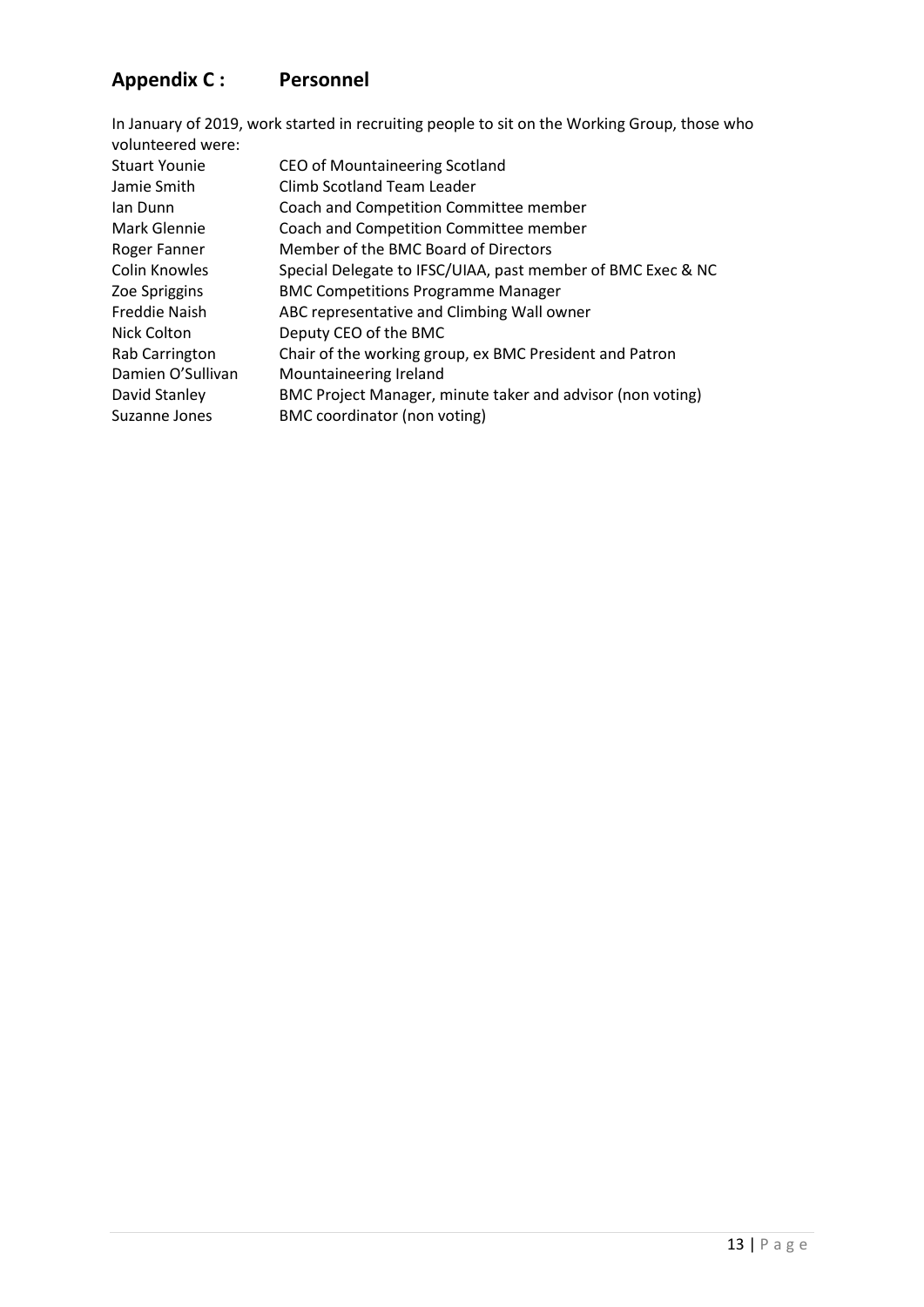# **Appendix D : Organisations**

## **British Mountaineering Council (BMC)**

The BMC is the representative body for Hill walking, Mountaineering and Climbing for England and Wales. In the eyes of Sport England it is the NGB for Mountaineering and as such receives funding for specific projects from both Sport England and UK Sport. In its role as NGB, the BMC works in unison with ABC, MTUK and MTE to bid for funding from SE on their behalf.

Competition Climbing ( Climbing, Ice Climbing, Paraclimbing and Ski Mountaineering) is a Specialist Committee within the BMC.

The BMC is affiliated to IFSC, IFSM and UIAA and has the responsibility of representing Scotland, England and Wales in these organisations through which International Competitions are organised. There exists an MoU between MS and BMC to cover this and consequently there needs to be very close cooperation between the two organisations.

## **Mountaineering Scotland (MS**)

MS is the NGB for Hill walking, Mountaineering and Climbing in Scotland. Within MS, there is a distinct department, Climb Scotland. Climb Scotland is the NGB for the sport of Indoor Climbing in Scotland and as such it has the role of growing participation, especially growth of youth participation. Its role is very far reaching; developing new and existing club structure, working with schools, developing participation strategies, programmes for indoors to outdoors, as well as the whole competition strategy. Sport Scotland has its own standalone website and social media channels.

## **Mountaineering Ireland (MI)**

In recent years the representative body has merged so that MI now represents the whole of Ireland. The Good Friday Agreement means that an athlete from Northern Ireland is allowed to select which country they will represent, either Ireland or GB. Should an athlete select GB then for International Competitions they will be registered through the BMC. Likewise, should they choose Ireland. Then they will be registered through MI.

## **Association of British Climbing Walls (ABC)**

ABC is a member organisation which represents Climbing Walls and ancillary organisations. It recommends safety procedures and promotes best practice within the indoor climbing sector. As all Climbing Competitions take place on artificial climbing surfaces, the indoor climbing wall is integral to the success of competitions. ABC probably represents 70% of the main UK climbing walls. ABCTT runs NICAS and NIBAS, schemes developed specifically to introduce young people to climbing and bouldering.

## **International Federation of Sport Climbing (IFSC)**

IFSC broke away from UIAA to become the governing body for Competition climbing. IFSC is recognised by the IOC and promotes Lead, Bouldering and Speed as well as looking after Paraclimbers. It is through the work of IFSC that climbing is an Olympic Sport.

## **UIAA**

UIAA, amongst other things is the governing body for International Ice Climbing competitions. Ice Climbing is not an Olympic event.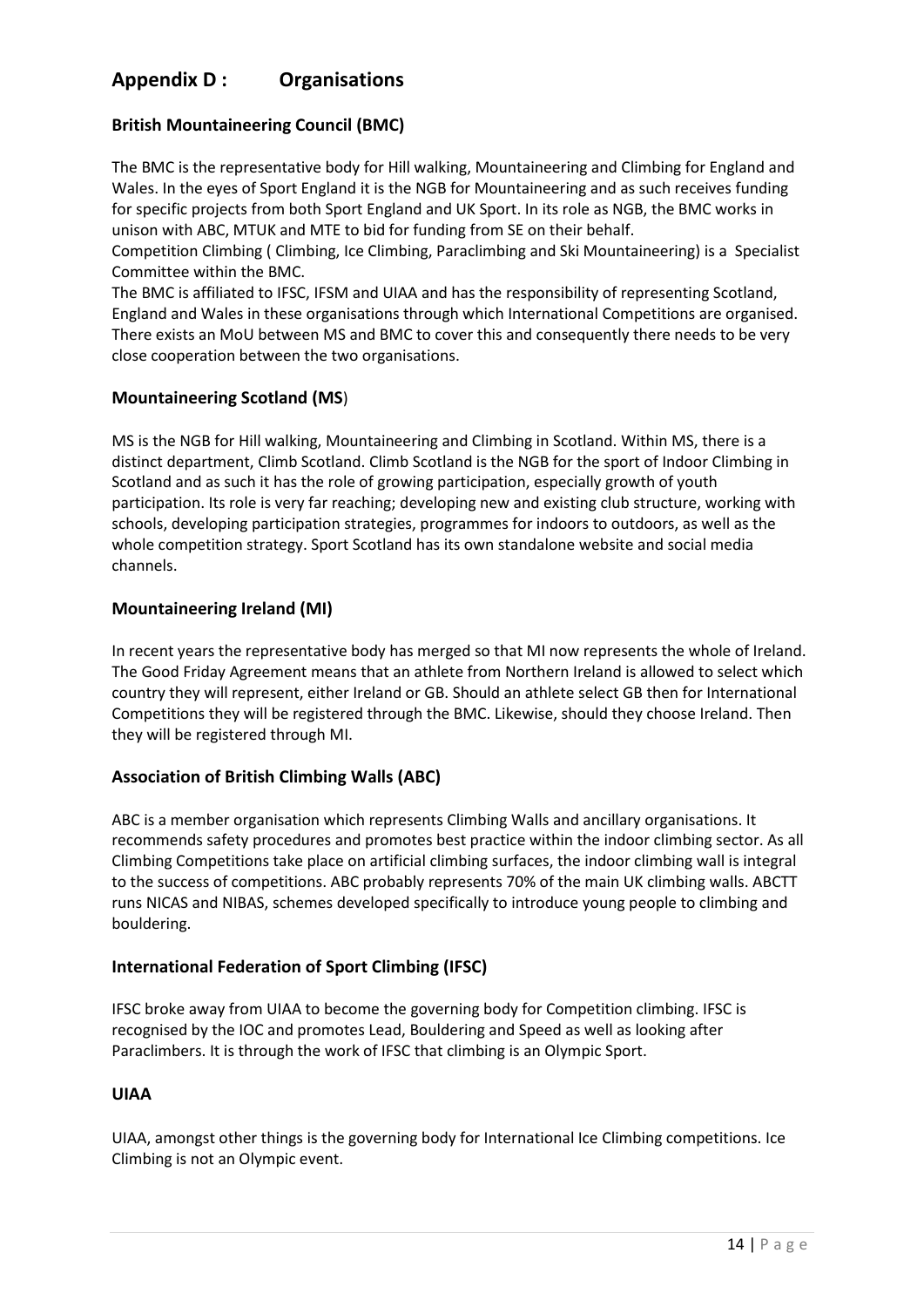# **Appendix E : Evidence**

The working group met on 4 occasions; January, April, September and October and also made an interim presentation to the BMC BoD in July. Minutes of those meetings are available on Teamwork as is the presentation.

A lot of the initial work was fact finding from the various related organisations

#### **Mountain Training:**

MTUK was asked if they wished to participate in the WG. They declined and said they would work with whichever option was selected. Additionally, RC interviewed Martin Chester in his role as coaching awards developer.

• **Would work with whichever governance is selected**

#### **ABC:**

The members of ABC were sent a Questionnaire and a report from those results was prepared by FN which is available on Teamwork. This is a very important piece of evidence:

- **69% of ABC members would be willing to contribute between £500 and £1,000 annually to support and promote competition climbing. This could raise £85k to £170k.**
- **35% in favour of a Joint Venture; 21% thought either option could meet governance standards**
- **50% thought a joint venture would be better for the athletes; 41% thought either could do the job**
- **72% thought wall owners would prefer to work with a joint venture**
- **50% thought a joint venture could better fund competition**

#### **Sport England:**

Dave Turnbull and Lucy Valerio had a conference call with Sport England. During that call it appeared that the BMC could delegate work to a third party to execute. Much like it does currently for MTUK, MTE and ABC. With this information the working group accepted that any option which was selected could receive SE funding as long as a bid went in under the auspices of the BMC and that the BMC would subsequently contract that work out to the chosen option.

Recent phone calls to Richard Clarkson, cast some doubt on that situation. In late October, after a conference call involving DT, LV, RC and Richard Clarkson, two papers were prepared to give more detailed information about two of the options; Internal Department and Joint Subsidiary.

• **We await their response.**

#### **IFSC:**

It is through Colin Knowles that we received our info About IFSC. During the year, he was made General Secretary for IFSC in Europe....a posh title for a voluntary role.

- **We have been assured that IFSC will be willing to work with whichever governance is selected.**
- **However, there are also some constraints that IFSC imposes within that governance; principally to do with athlete representation.**

#### **Other UK Sports NGB:**

Most NGB's are not set up in the same manner as the BMC. For many, for example the NGB for Equestrian is set up as a Federation under which headline the separate disciplines, Dressage etc participate with their own governance. Otherwise the NGB has an internal Department dedicated to the performance programme. However, in 2015, Nick Colton and Rob Adie investigated 4 Federation with similarities to Climbing: Triathlon, Taekwondo, Boxing and Parcour.

• **There was no clearly defined solution but key was that there needed to be separation between the normal work of the BMC and the Competition programme.**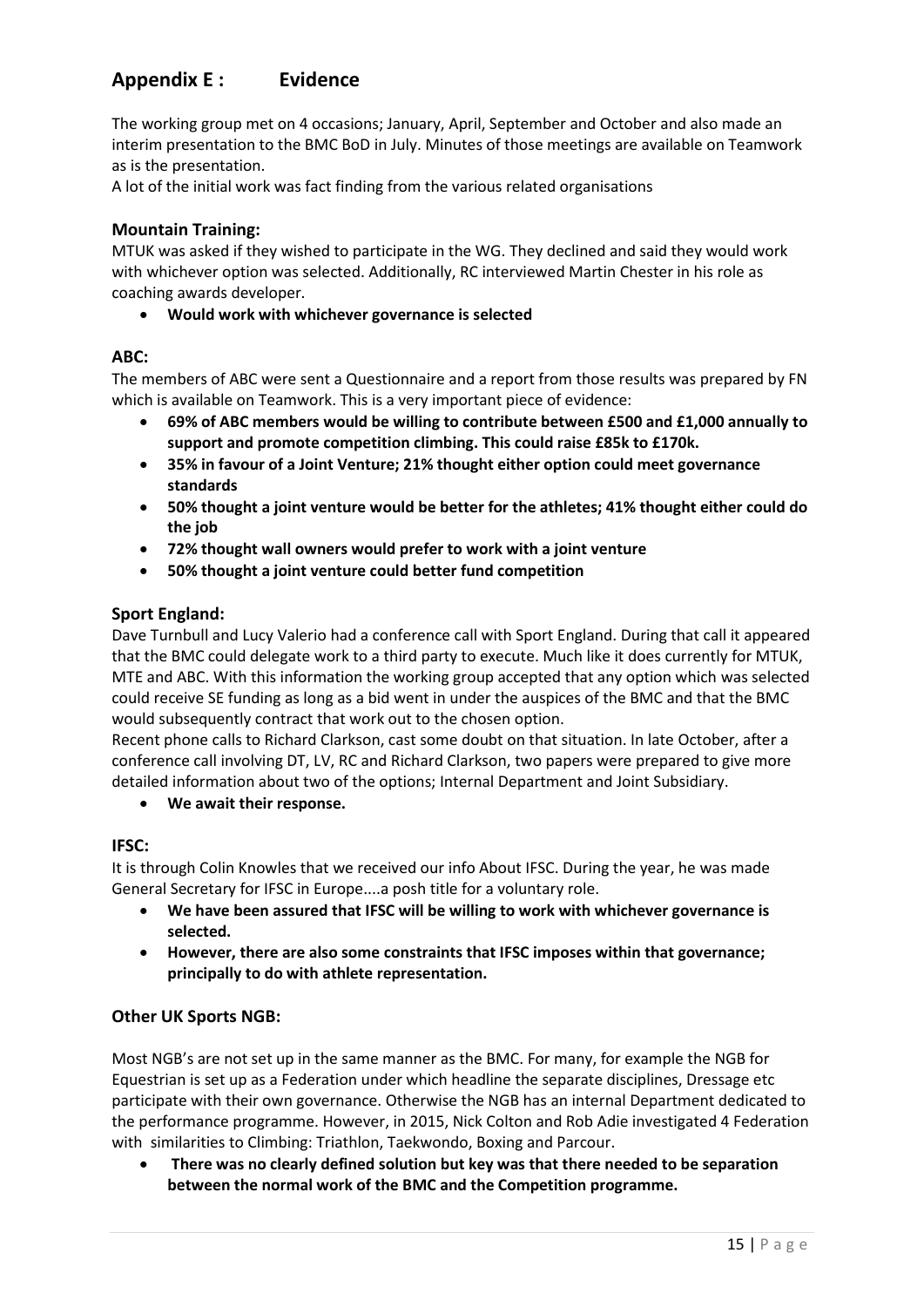## **Climbing Federations:**

It was important to look at other National Federations and there governance structures to see if there was any correlation between governance and success. Through Colin Knowles contacts at IFSC we were able to gain direct information on a variety of European federations and their set ups. We also looked at the top 20 performers in all 3 disciplines (lead, boulder and speed) for 2017. We then highlighted the top performing countries. Their governing structure was looked at on-line. The top 3 countries were Slovenia, Austria and Japan. In Slovenia, where 2.6% of the population are members of the Slovenian Mountaineering Federation, the competitition sector resides within its parent organisation. Competition is given great support by the Club sector. Putting on local competition and fully getting behind the athletes. In Austria, another high flier, Competition is separate from the Austrian Alpine Club. Austria has a history of supporting all climbing activities, I believe that climbing is part of the School's curriculum for all students. Austria has also got a worldwide reputation for having the "best" climbing wall facility for comp climbing. Japan has received much success in recent years. Not much information was available as to their structure but the fact that the Olympics being held in Tokyo may have had an effect on recent success.

• **So from this line of enquiry we can say that there is no direct correlation between governance and competition success.** 

#### **Paraclimbers:**

Paraclimbing in England is a strong activity and what they can achieve is truly amazing. Please view the film with the blind climber leading the Old Man of Hoy to get a flavour of their dedication and skill. We tapped into their thoughts via the questionnaire sent out to all GB Team athletes. From that survey their chief concerns were:

- **Paraclimbing needed a higher profile**
- **More effort put into getting Paraclimbing as an Olympic event**

#### **Ice Climbing:**

Ice climbing has its own international competition circuit. Its governing body is UIAA and it is not a winter Olympic sport. RC spoke to Neil Blake who will be representing GB in Europe. His comments:

- **The dry tooling and comp ice climbing brigade have little contact with the BMC**
- **There needs to be greater exposure/recognition of dry tooling/ice competition**
- **UIAA needs to push ice climbing for permanent inclusion in the Winter Olympics,**

#### **Ski Mountaineering:**

SkiMo has its International governing body ISMF. MS is the main coordinator for SkiMo in GB. SY contacted Di Griffith on this matter

• **SkiMo is happy with the status quo**

#### **Athletes:**

For many years there has been discontent between the athletes and the management running competitions. A lot of the criticism could be blamed on lack of funding, lack of transparency, lack of clarity in selection processes. Since 2017, there have been many changes in the management of BMC competitions; replacement of Rob Adie by ZS; Lucinda and Tim's SE funded positions in Talent Development. It will take time and effort to build up the athletes confidence in the management; and this is imperative for a more successful competition sector.

In 2017, whilst working on ORG, RC interviewed a range of the athletes. Additionally, GB Team members had the opportunity to pass comment in the questionnaire.

- **Athletes need representation on the Management team**
- **Other organisations need to be involved, especially ABC**
- **Officers need to have clearly defined roles**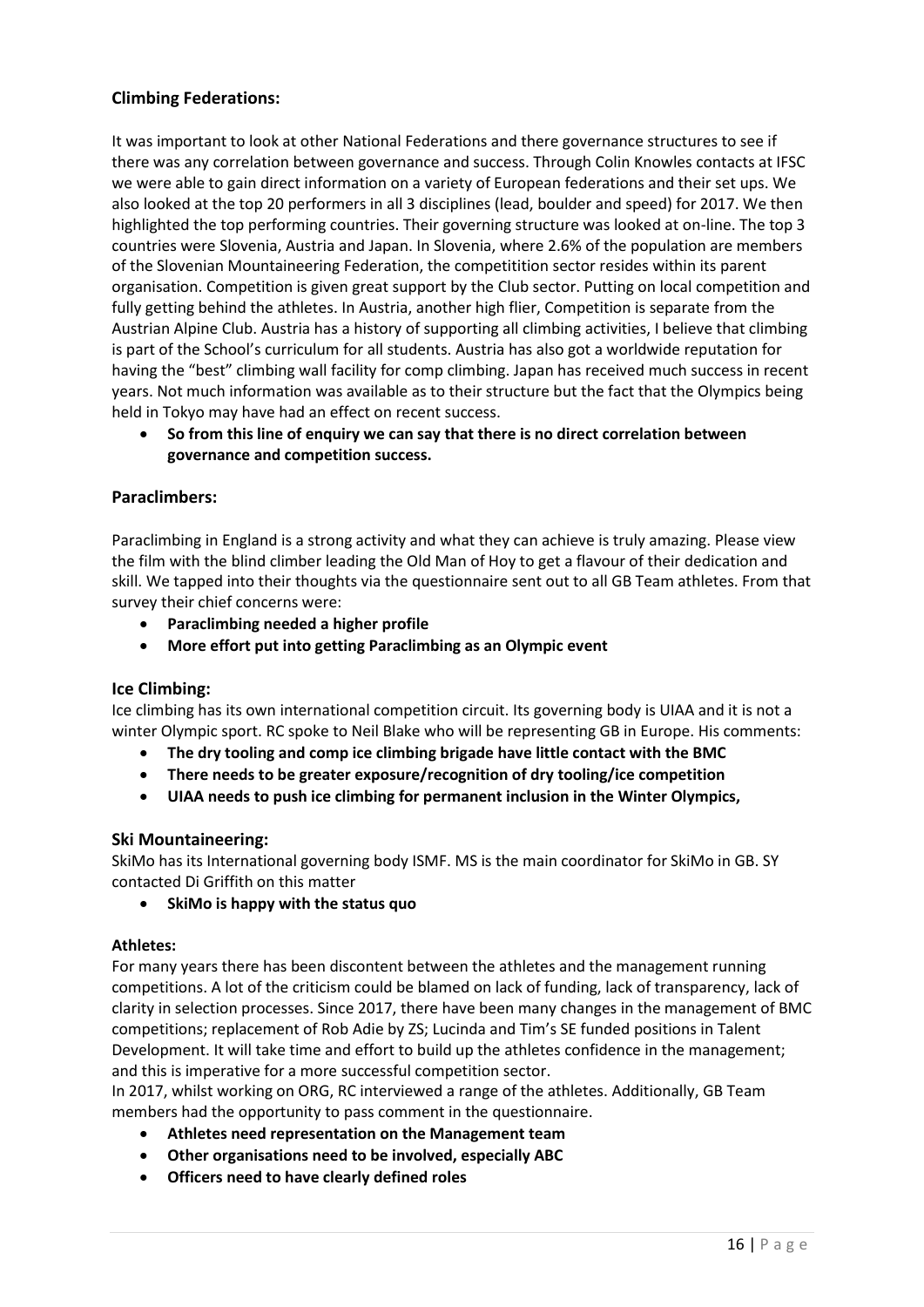• **More money for travel, coaching support, training camps, physio support**

## **Coaches:**

Coaches were well represented in the working group through MG, ID and FN. In recent years the MT has been developing a coaching qualification through the work of Martin Chester. Many coaches operate throughout the country usually attached to specific climbing walls. For many youth climbers their initial training will have been done through this group of wall based coaches. RC talked to Martin C and also Adge Last, both who have been heavily involved in youth coaching/instruction.

- **Governance needs to be acceptable to SE and UK Sport**
- **The new structure should be outward looking and learn from other sports**
- **Maybe there needs to be an Association of Coaches**

## **Parents:**

Coaching is heavily reliant on parents. Parents take on voluntary roles at competitions, parents transport young athletes round the country/world, parents fund the athletes journey. Consulting with parents can often be difficult as they are so biased, and rightly so, to the problems which beset their offspring. However, they were given the opportunity to voice their opinion through the GB Team questionnaire. RC also talked to Libby Peters whose daughters compete and also runs the Beacon climbing team based in Snowdonia.

- **Quality and experience of the management team is more important than the governance structure**
- **Currently, staff spread too thinly**
- **Need a focussed dedicated organisation gaining expertise from different quarters**
- **Climbing walls need to be involved**

## **Routesetters:**

On the working group, FN as a wall owner has closest association with route setters.

• **As yet no direct contact has been made to routesetters.**

## **Wall Owners:**

The views of most wall owners has been expressed through association with ABC. However, not all walls are members of ABC. So, additional to the ABC questionnaire I received the following comments.

- **The money received for hosting a competition never covers the total expense of putting it on.**
- **The BMC does little to promote the Walls by which the Competition sector and the GB Team benefit**
- **ABC should stick to promoting safety and best practices and not get involved in other things. ( this from a climbing wall which disassociated from ABC for this reason)**

## **BMC Staff:**

ZS and NC, both BMC Staff, sit on this working group and as such can express the views of the BMC Competition Sector. However, RC thought it would good to speak to Lucinda Whittaker and Tim Cunnington who have been employed by the BMC on a half time basis funded by Sport England. Their role is to put together a programme for Talent Development. After that meeting LW was invited to give a presentation of their work for BMC Competitions. Her presentation can be found on Teamwork.

- **This is exciting times for the development of Competition Climbing with the BMC**
- **The BMC have developed profiling tools to improve and identify early talent in climbing**
- **A lot of work is going on to develop a coaching network across the country, to develop hubs of excellence across the country working with climbing walls to achieve these aims.**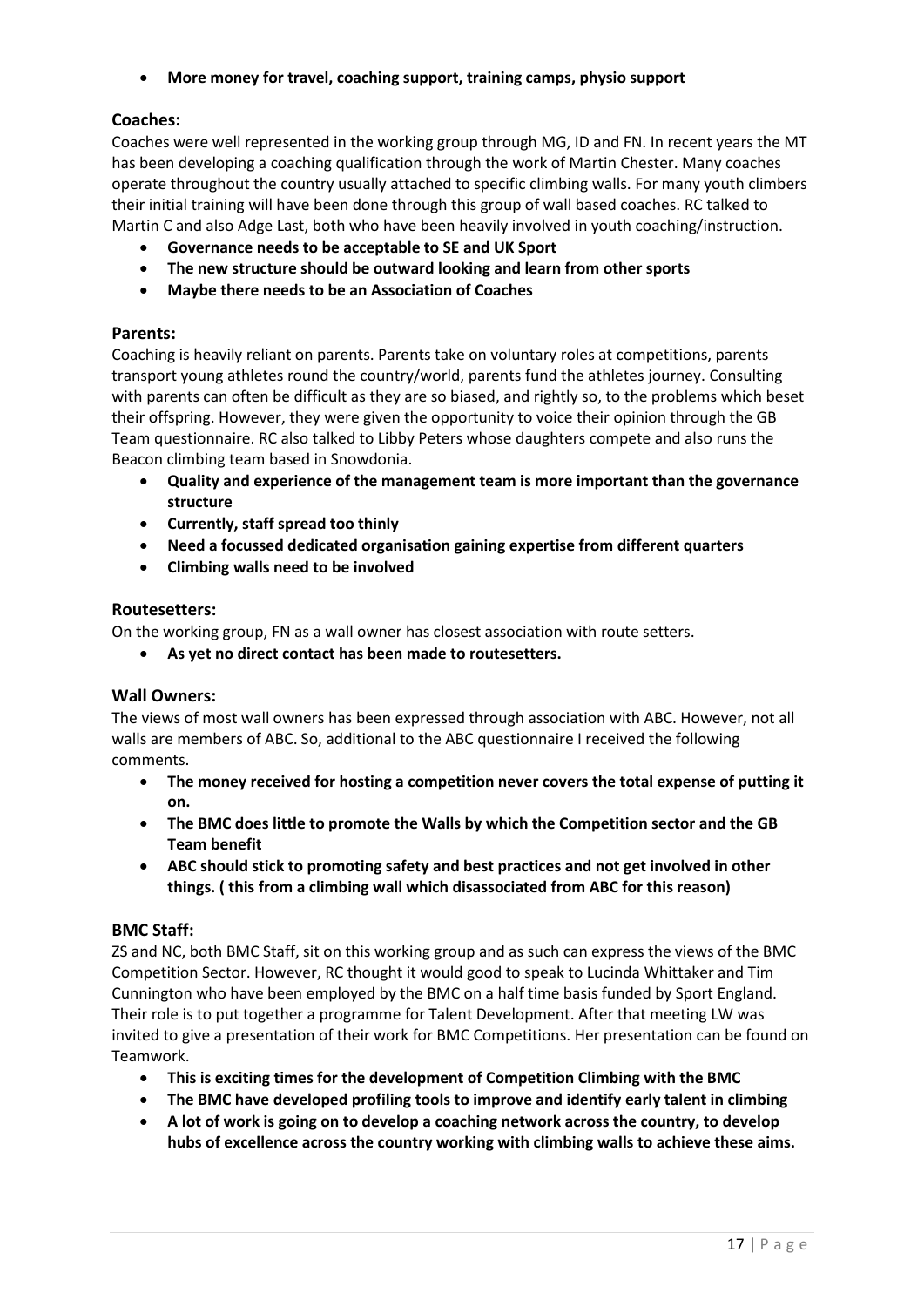# **Appendix F : The Minutes of Final Meeting**

#### **Competitions Working Group 31/10/19**

#### **Attendance:**

Rab Carrington, Dave Turnbull, Stuart Younie, Nick Colton, Roger Fanner, Ian Dunn, Freddie Naish, Mark Glennie, Dave Stanley

Zoe Spriggins and Colin Knowles gave apologies in advance

RC – Today is decision time, hoping to have report completed by 25<sup>th</sup> December. 10 days ago I was invited by DT to join a call with Richard Clarkson from Sport England (SE). They asked us to present our options for them to respond to. You can see these on TeamWork. These papers and the surveys from ABC members and from GB Climbing teams have all been added since the last meeting.

#### **What are the group's thoughts on the papers?**

ID – I looked through the surveys to the teams and agree with the Chair's summary

FN – I have concerns about the survey, because it didn't give any background to why they would answer the survey. I had direct feedback that athletes dropped out at question 2 as it was asking irrelevant questions

RC - We had a heads up at the last meeting that the questionnaire was going to piggy back on one already going out to climbers, so we had to make compromises

ID – Had a good talk with 3 senior athletes, the underlying feeling is that they're not happy with current situation. They want to see transparency in finances and selection policies but are not bothered too much about what structure they are under. An example is transparency about where the money from ClIf Bar has gone. Whatever we come up with, we need to have transparency, a male and female rep would be good and how the people are selected.

FN – We don't know who filled it in, but I have feeling that a number of senior athletes didn't fill it in

RC – did they give any feedback when you were talking to them?

FN – It was very similar to ID's points, but also having a voice. The athletes want a meaningful voice in the future of what is happening

ID – having a way that the athletes voice has been elected by the athletes is really important here too.

FN – I strongly agree

#### **RC – What are everyone's thoughts on the papers I shared ahead of this meeting?**

SY – We've been in conversation with Sport Scotland about these developments and I have asked for the views of Megan Griffiths, our partnerships officer. To summarise, our position remains that our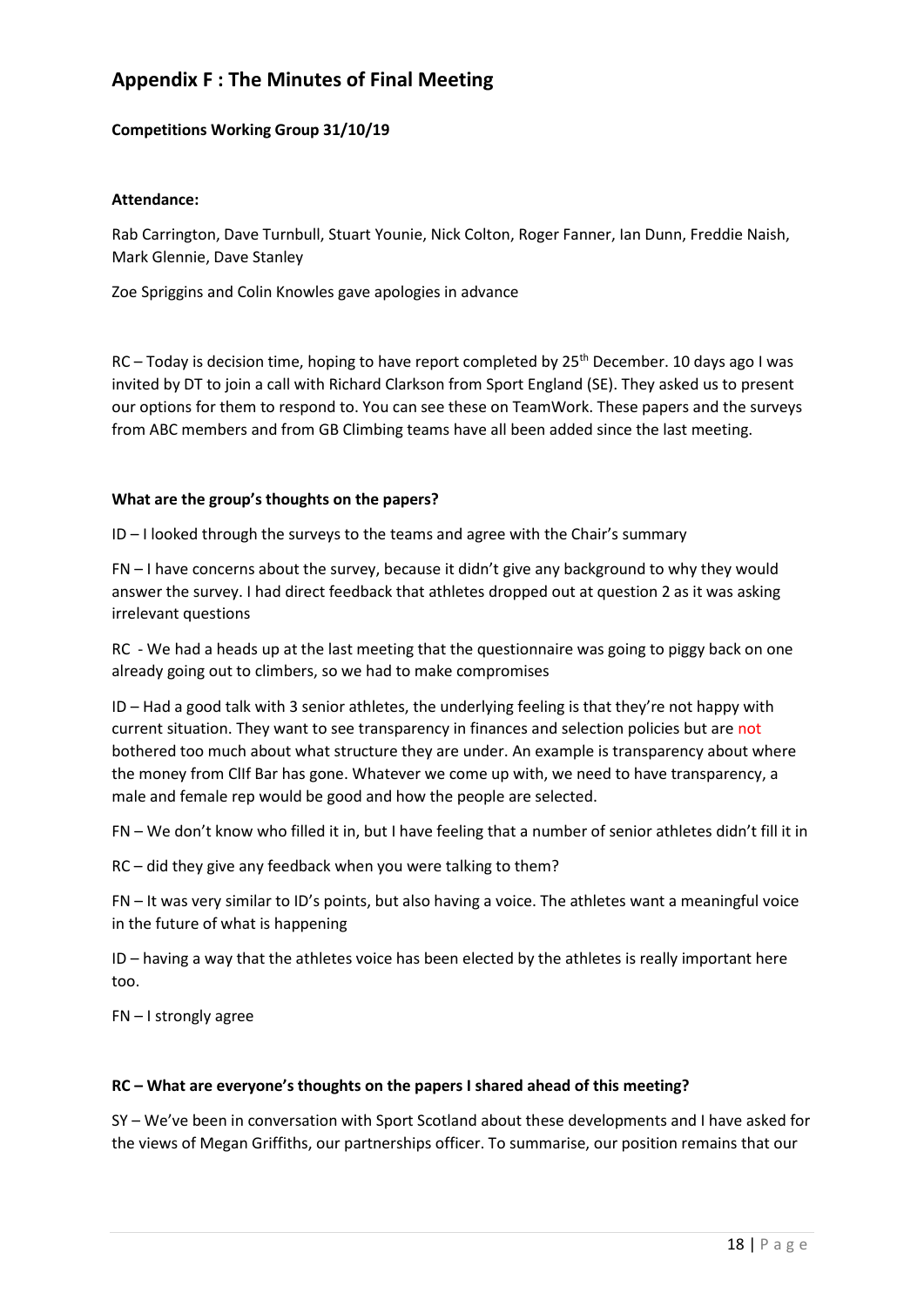preference remains an internal department. Our fundamental concern is how a separate body would sit when we are seeking funding from the national bodies.

Running briefly through the points: the order they are raised leads to the impression that the political points are the primary reason. When we speak about what the athletes need, we should be putting that to the fore. We wouldn't speak about the bureaucracy, with the negative connotations of that. I would also ask for sensitivity around the wording where it comes to being the National Governing Body. While our preference is for a ringfenced department, it would have to achieve the effect of being able to have sufficient autonomy and speed of decision making and operation.

FN – The first comment you have made SY, you make the point that MS is the NGB for Scotland. How do you reconcile that with your choice of an internal department?

SY – I think it comes down to how could it be recognised as a governing body. We need to think of this from the grassroots level, supporting people through the development pipeline from the very bottom to the top. The new internal department gives us the best opportunities to achieve what we need to do.

FN – I would say that the grassroots are already serviced by an external organisation; NICAS/NIBAS

SY – That is only one piece of it, there is also schools, clubs, where do people go after the qualifications

RF – we are all agreeing on the importance of grassroots, we said at the last meeting that we want to encompass that in what the organisation does. The wider the base, the higher the pyramid. These papers don't speak to this, which they need to.

SY – We've been speaking to Di Griffiths from Ski Mountaineering to see how we could support them a little more. Di was happy with the status quo of the BMC holding the role, we continue to work with them to see how we can support more.

DT – I asked Alan Brown to go through the finances in the paper to bring them up to date. It would be around £80k higher in staff time now.

RC – What we can take from that, is that the costs going forward for either option is going to be £80k higher

NC – Have we got a definitive figure from the ABC about what they would be able to contribute?

FN – It's between £85k and £170k per year (see slides on TeamWork for detail)

ID – Do they mean this in cash and not in-kind contribution?

FN – In cash

RC – SY, could Mountaineering Scotland (MS) see themselves contributing financially?

SY – that's a difficult question. We would have to speak with Sport Scotland. There would not be the funds in Climb Scotland, it would have to come from Mountaineering Scotland.

FN – It doesn't reconcile that you want to be the NGB, but don't want to contribute

SY – We are the NGB. We work together with the BMC and all of the home nations to give a child access to the same system whether they start in Aberdeen or Sheffield.

FN – Why isn't there parity on contributions from Scottish members and English and Welsh members?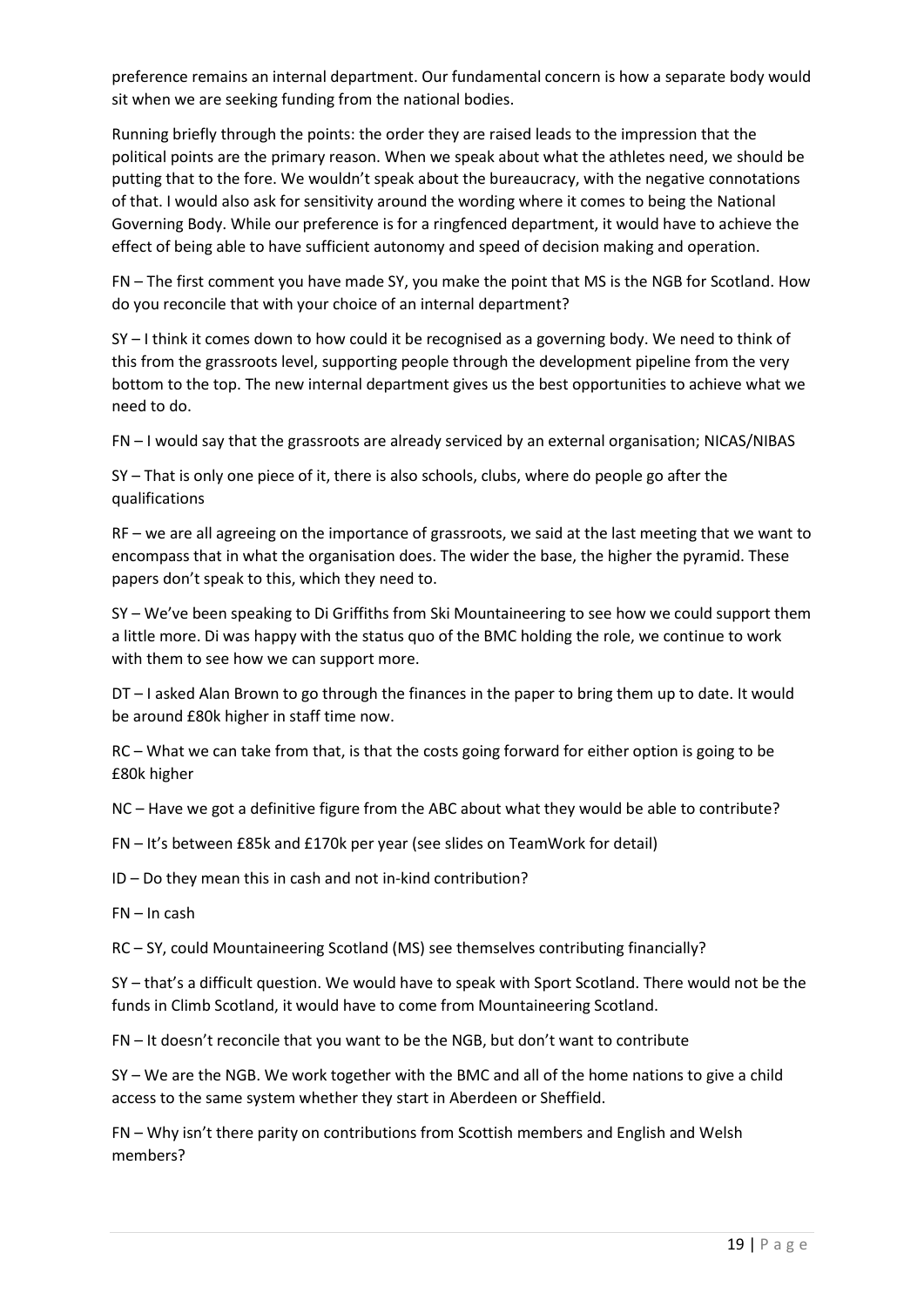SY – We contribute per athlete

NC – The point that occurred to me is that there are 3 options, but only 2 papers to SE. What were the grounds for the sole member option being removed?

RC – 2 meetings ago, we took it off the table and then checked it at the last meeting.

RF – I believe it was that it brought the downsides of each option (cost, not complete autonomy etc.) without the upsides

ID – I think it was interesting to see Dave Douglas' thoughts

FN – I think it was very inappropriate to take his views. I'm here as the representative of the ABC. It was not appropriate for him to give his views.

DT – It would be worthwhile here if I recap our talk with SE. A few months ago, I spoke to SE to a contact I have who wasn't that knowledgeable on this. Richard Clarkson was then put forward by them, who is much more knowledgeable. I spoke with Richard about 6 weeks ago and then followed up with a call with RC and Lucy Valerio on the call as well.

Internal department is really straight forwards and is what most sports do. He didn't know of anyone who runs their competition operation as a joint venture. We had to put it down on paper for them to even understand what we were proposing. The NGB's accountability and control of the money is their greatest concern. That's what it would come down to for the Joint Venture – how can SE have confidence that the body they give money to has full and proper control over it.

## **RC – Can we move onto the question of which structure will give the best results for British Competition Climbing?**

 $ID - I$  feel it is an internal department, because the costs of a joint venture are considerable, and that money can be spent on improving things for the athletes straight away. The concern with a joint venture is also how low down is the line drawn about what they deal with. For example, I don't believe a joint venture would be able to support YCS sufficiently while also focussing on elite performance.

FN – The ABC position is that we would prefer to be working in a jointly owned organisation alongside BMC, MS, MI etc.

The internal department feels like status quo by another name. If we did move down the route of an internal department, we would want to put in checks and balances with performance measures that trigger a further review.

 $ID - I$  would strongly second that about a performance review in the future

FN – I would also add that the people on a joint venture are all currently in receipt of SE funding, so they would not be totally new organisations

RF – There are constraints around how quickly we can make decision in the BMC and I don't see that we can come around that sufficiently with delegated authority. My preference would be for a joint venture with MS, ABC, MI, maybe MT. However I have a concern that the government funding would not go to a separate body owned by these entities. If it makes civil servants uncomfortable with releasing public money, it will not succeed in the long term. I'm not comfortable with either of the options and so on balance go towards a wholly owned subsidiary. I think that what is happening below the management level is going really well with the work of Zoe, Lucinda and Tim.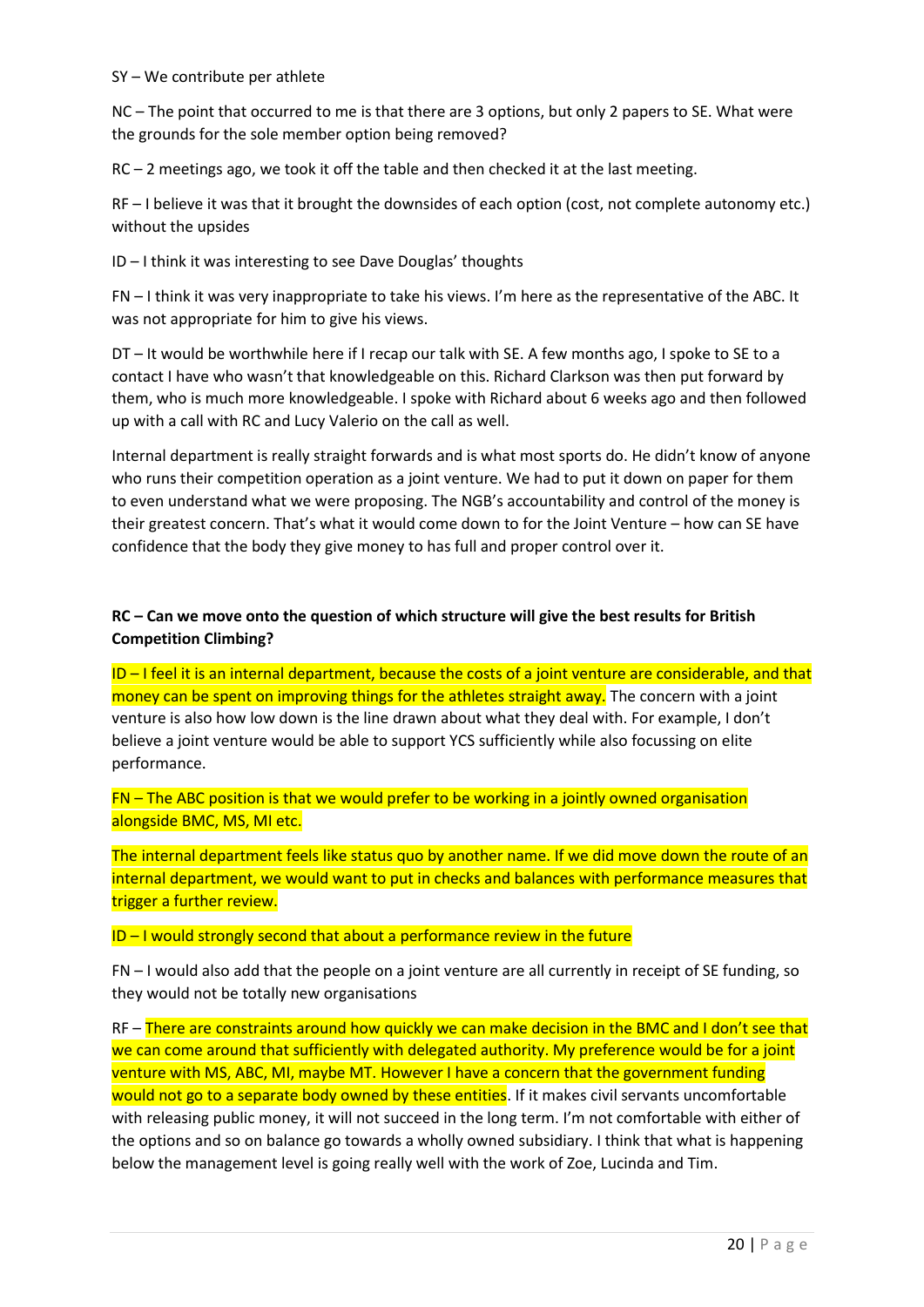$SY - We$  have a preferred option, an internal department, but there are big caveats that it has to be done with the best interest of the sport, rather than an issue that part of the BMC membership have. I agree with FN that even if we vote for an internal department we have to have strong checks and balances in place. We do have to come back to the issue of cost around a joint venture; that is money that can be put into the sport straight away. We also need to think about who is supporting the coaches and how will we build up from the grassroots.

MG – Personally I don't think that an internal department is a vote for change. It doesn't resolve the issues around branding and identity. I would personally want to see a joint venture, I recognise there are concerns around how this would impact Sport England and Sport Scotland funding.

NC – I see the internal department as by far the strongest option. We need to look at how much autonomy can be given through a Performance Management Group, also whether any of these other sources of funding can be leveraged with an internal department. We have the talent development hub's and the cascade training for coaches, which gives a new revenue stream. We also need to see the impact of the Olympics before going for a wholesale change, so I would say internal department with a future review

ID – I'd say that a future review would only be valuable if a well constructed business plan was produced for the department. The Board can then be very comfortable in their analysis of the performance against the plan. This can be done relatively quickly, then it might be that we go to a wholly owned subsidiary

DT – on each of these options, the same group of people are going to form the PMG or the BoD. What I take from this is that there has to be demonstrable real change. Whatever happens, it needs it's own budget, it needs more staff, it needs a new senior member of staff overseeing it, it needs new junior members of staff supporting it. Other sports do it by formal documentation of what it has handed over to the PMG. The BMC BoD would want to be light touch on this, as it just doesn't have the bandwidth to do it. I think the Board would want to delegate most things to this formal sub group of the BMC BoD. It's likely that the BoD would want to sign off on the 4 year plan, but not much else.

#### **RC – Moving onto the question of which structure would be most cost effective**

FN – There are legal costs associated with the delegated authority list, you would have to structure it very carefully. For example, if this body went off to agree sponsorship that was at odds with the remainder of the BMC, it would not be a good position. Also building up good governance from a clean piece of paper is easier than reverse engineering from an existing institution.

RF – I still come to the wholly owned subsidiary which strikes the best compromise of autonomy and speed of decision making, without incurring the higher costs of a joint venture

ID – There would be little need for the speed of action with the right level of delegation set out

RC – RF can I ask you to expand on your thoughts

 $RF - I$  came into this thinking that I was going to prefer the joint venture option. I think that competition climbing can't happen without the walls, so they need a voice in this. But the practicalities of setting that up would take away resources from the climbers.

 $MG - I$  think the subsidiary gives the greater potential for increased funding in the long term, but not necessarily in the short and medium term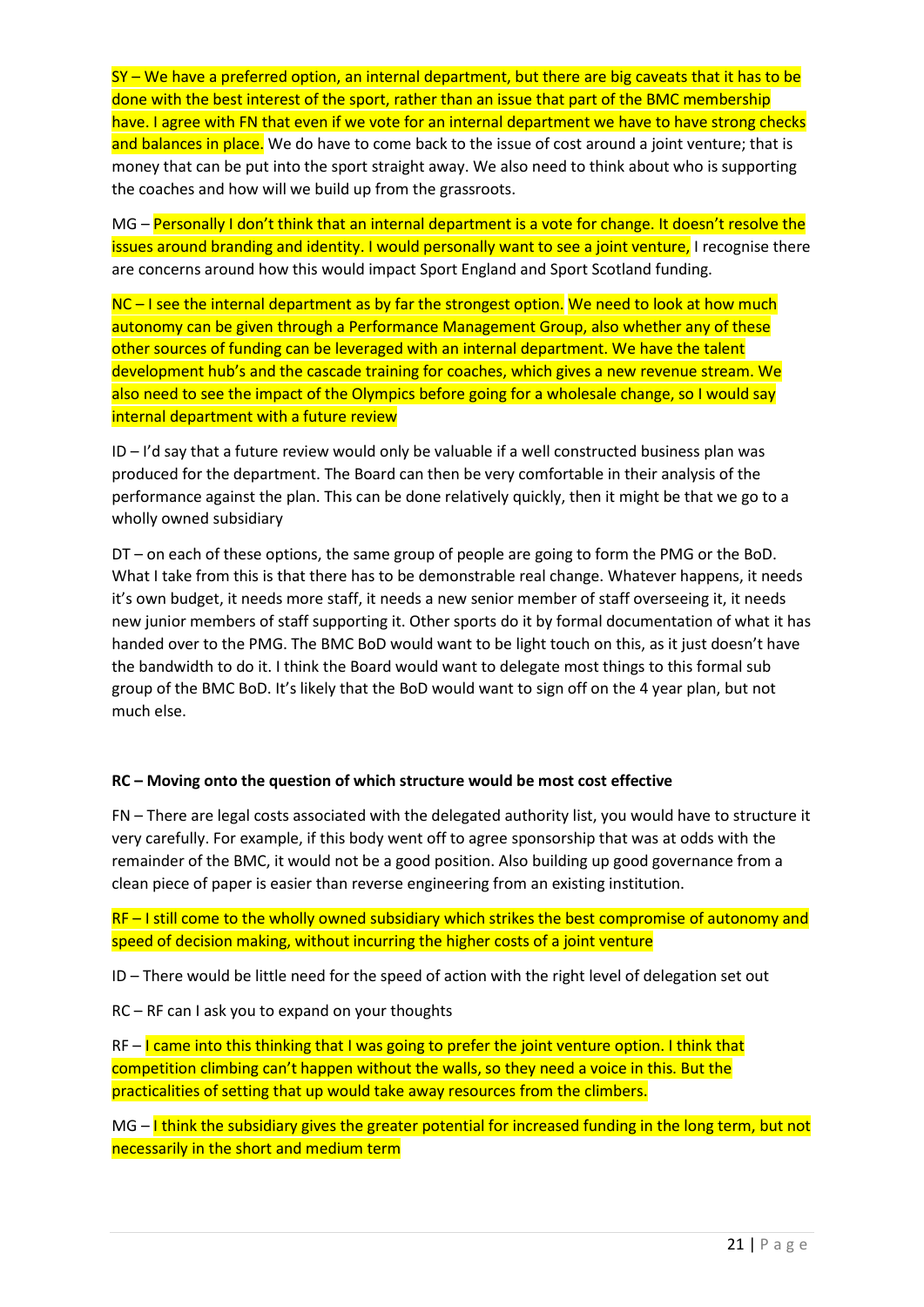DT – EIS and UK Sport are upbeat in their outlook for the sport of climbing. They are asking for our plans out to 2032. The typical things they fund are performance directors, elite performance coaches and other support for athletes. Rocket Sport are also upbeat in their outlook

NC – Rocket Sport did also say that it doesn't matter to them what structure is used.

#### **RC – Which structure is most likely to be supported by Sport England, Sport Scotland and UK Sport**

RF – It is worth reflecting back on the internal department. Everyone is saying it needs to be ringfenced, have it's own budget, own business plan – this sounds very much like a separate company.

NC – British Cycling do this and very little comes back to the Board

SY – I've shared a lot of how Climb Scotland works for us and it is a great example of how an internal department can work. It can work, as long as there is a willingness to work together. I would say why not give that a try and see how it works

FN – The difference here is that there are not partner organisations on Climb Scotland. If a person in this department who worked for the BMC took exception to something, they could take it back to the BMC BoD rather than the PMG.

SY – fair point we are not in formal structures with partners, but we do work alongside them all the time.

#### **RC – How would a new joint venture organisation work alongside the BMC?**

ID – A good example would be where would the line be drawn between YCS and TWYC. It would be much easier to do as an internal department. If in the future the BMC wanted to start a round of schools competitions, with a department it could task it with doing that, they would then ask for the funding needed. With a separate organisation, they could say no and lead to a situation where the BMC have to do it from scratch, setting up a "schools competition climbing committee" as an example

RF – I can see that point, but it does cut both ways. I think that the financial system is going to be pressured for the foreseeable future. I can't see anyway that any body would be able to come to the BMC and demand more money right now. The department or subsidiary would have to manage it within their own in year budget

FN – I agree with that, they would manage it within their budget.

NC – An interesting question is whether the BMC would let a subsidiary fail financially? (thinking about MHT)

RC – Any liability would have to go back to the parent organisations proportionally

RF – This is not our decision, it has to go to the ODG and the Board. We have to hammer out what are the pro's and con's of each option

RC – I want the votes to be recorded, but also to get those from the people not present. I want to gather them in and then write a report based on it.

RF – Can we get the minutes out quickly and then get the views of those not present?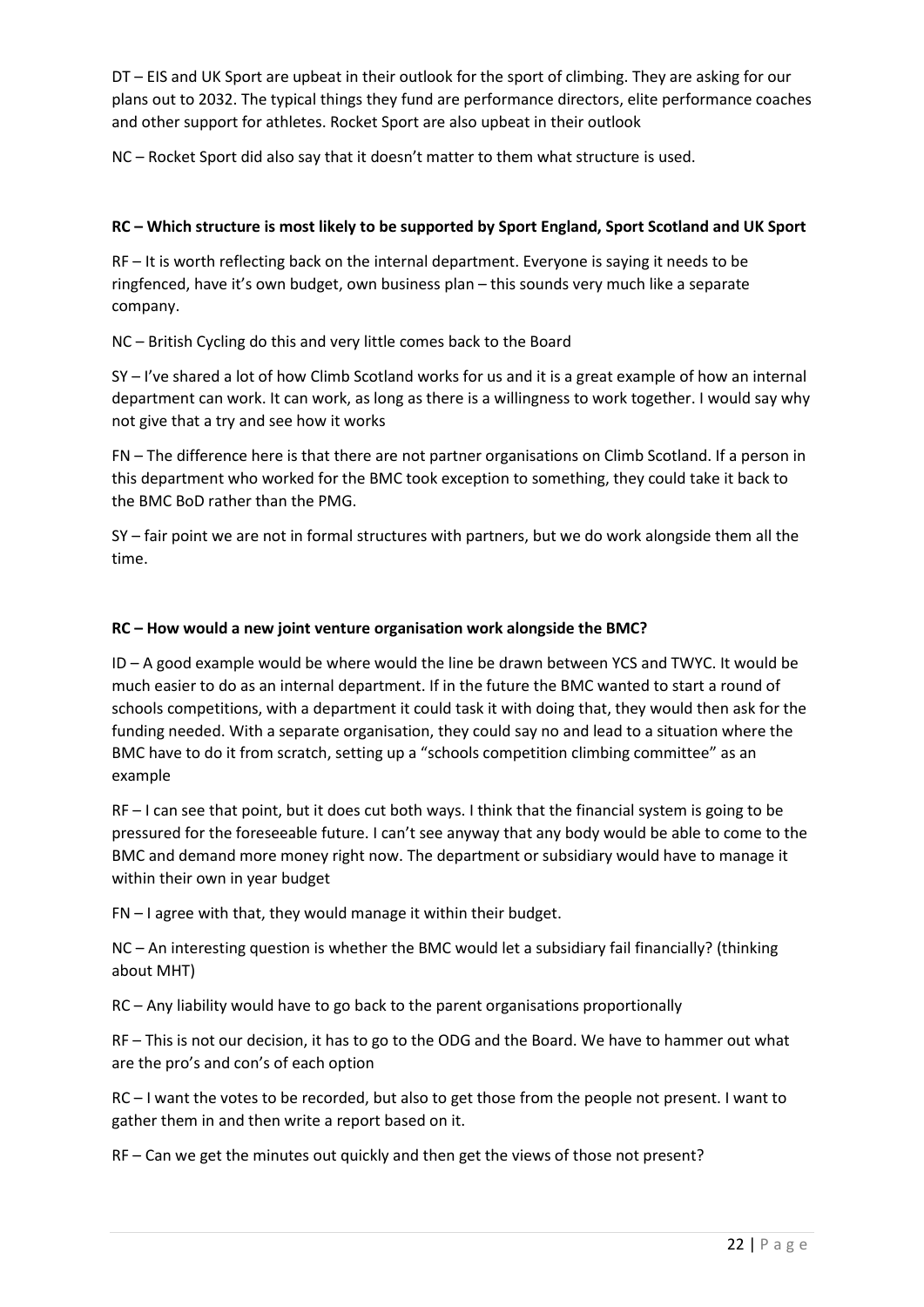#### DS - Yes

DT – There is a comment on how the body would be structured? At the minute it looks quite political, but you would need to recruit to it from a skills basis so that it is able to do the breadth of operational things it is needed to do.

ID – I would say there is a need to have the two athlete reps on there voted on properly

DT – It would have to avoid falling into the traps that the Competition Committee has fallen into. It needs to be very strongly chaired and a highly functioning group to get everything done.

MG – It would be important to choose the athlete reps well, they could come from a very small group, but might not have awareness of the needs for all of the athletes

ID – For example if a senior team athlete took on the role and were then bombarded by parents from YCS athletes, it would hold them back from training

DT – it could also be somebody who is a previous athlete.

I had a good conversation with Paul Buxton of SE about athlete rep after talking to Marco Scolari about whether there would be a vote for the athlete rep. Paul said it is not usual

RF – It is quite a tricky one, as if they were a Director, their responsibilities are then to the organisation, not the electorate, as we see with Council Nominated Directors

DT – We can gather best practice from SE from other sports

RC – We took this from Badminton earlier in the process

So we will now all reflect on the minutes, let Colin, Zoe and Jamie respond to them. Then I will write a report and put it on TeamWork and onto ODG then the Board.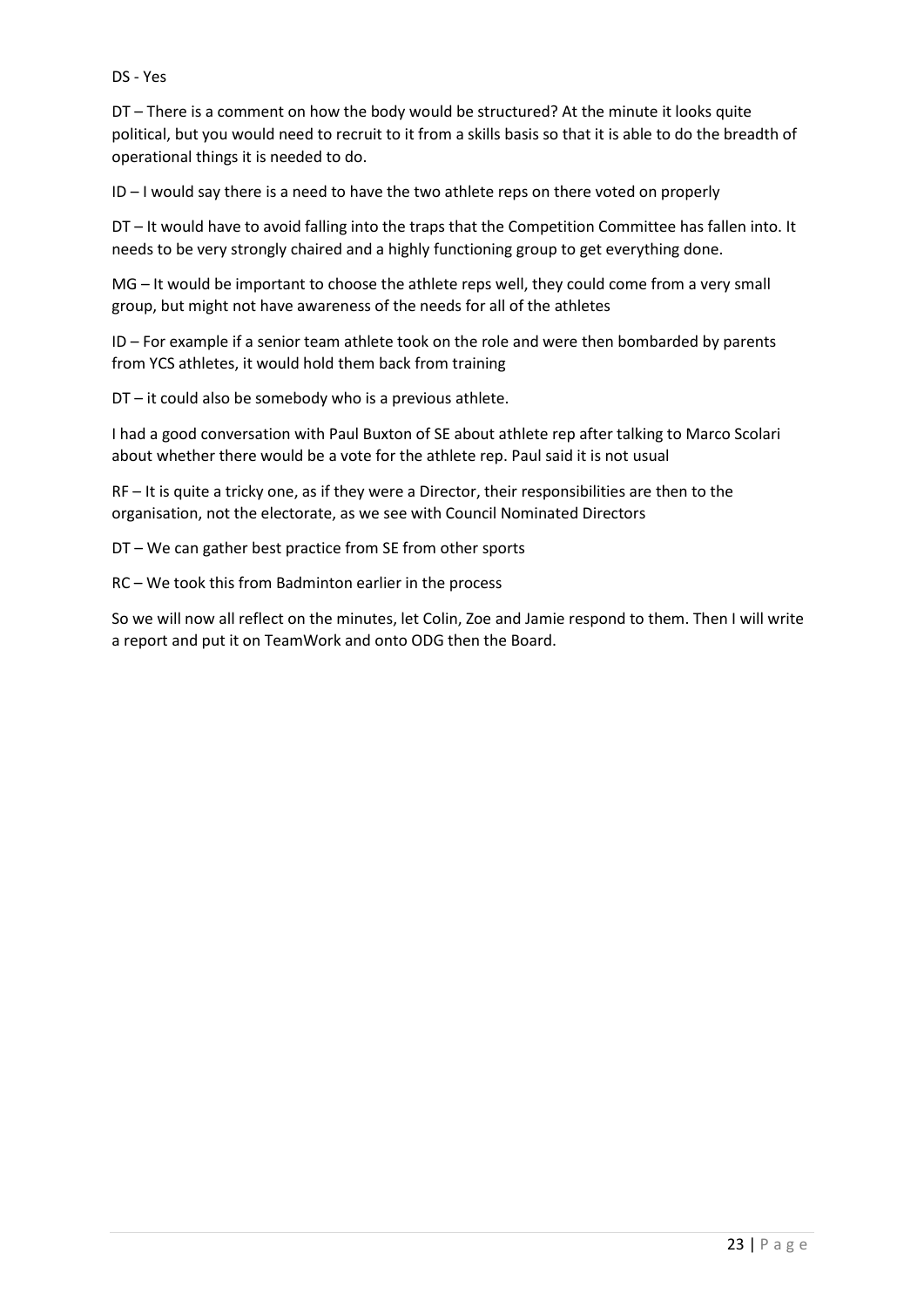## **Appendix G: Remit of the Working Group**

# **Working Group to Explore the Options available to the BMC for the Implementation of Recommendation 24**

#### **Background**

In ORG's Report of November 2017, R24 stated: *"The BMC should consider a clearly defined subgroup, or creation of a separate governing body subsidiary within the BMC for the purposes of managing competitive activities and to support elite level competitive activities such as Team GB"*

In its Amended Report of March 2018, R24 is amended to state*:" The BMC should create a joint subsidiary for competitive activities in partnership with Mountaineering Scotland and other relevant home nation governing bodies for the purposes of managing competitive activities and to support elite level competitive activities such as Team GB"*

Rather than just reading the above paragraphs it is important to read the commentary which goes along with R24. This commentary can be found on p46 November 2017 Report and p26 March 2018 report.

It is important that this Working Group explores all potential scenarios which are available to the BMC for delivering a successful landscape in which all competitive activities can flourish. It is important when researching these possibilities, that the selected structure will accomplish the following:

- Allow competitors to perform to the best of their ability
- Create a framework within which competitors and potential competitors can get clear guidance to develop their talents.
- Work successfully within the whole of the UK giving equal opportunity to all.
- Have autonomy to allow for future development in the competitive field
- Have transparency , both financial and strategically, so that it is clear to all where the money is coming from and what the future plans for National & International competitions are. Note: the Competitions Program Manager, has already commenced work in this area and this will be incorporated in the finding of this Working Group.
- Be financially viable. Complete financial viability may be some time in the future but by working to tight budgets and with income from grants and commercial sponsors along with support from the BMC a sustainable financial future will be guaranteed.

#### **Process**

- 1) For this paper and process to be accepted by, and given the go ahead, by the Board, National Council and by ODG.
- 2) For a budget to be set aside for necessary expenditure during the work of this Working Group.
- 3) To bring together a small group of people to carry out this work. This should include relavant staff (NC & ZS), a Scottish Rep of Climb Scotland (as selected by Climb Scotland), a Competition Committee rep (as selected by Comps Committee), Rab C plus two others. We would also need to call in, when needed, financial expertise from the office and Finance & Audit Committee.
- 4) Information gathering needs to be carried out by looking at and gaining information from: (a) Other related national bodies.
	- (b) Those directly involved in Competitions; currently we would be looking at competitions in Climbing, Ice Climbing, Paraclimbing and Ski Mountaineering. We will therefore be